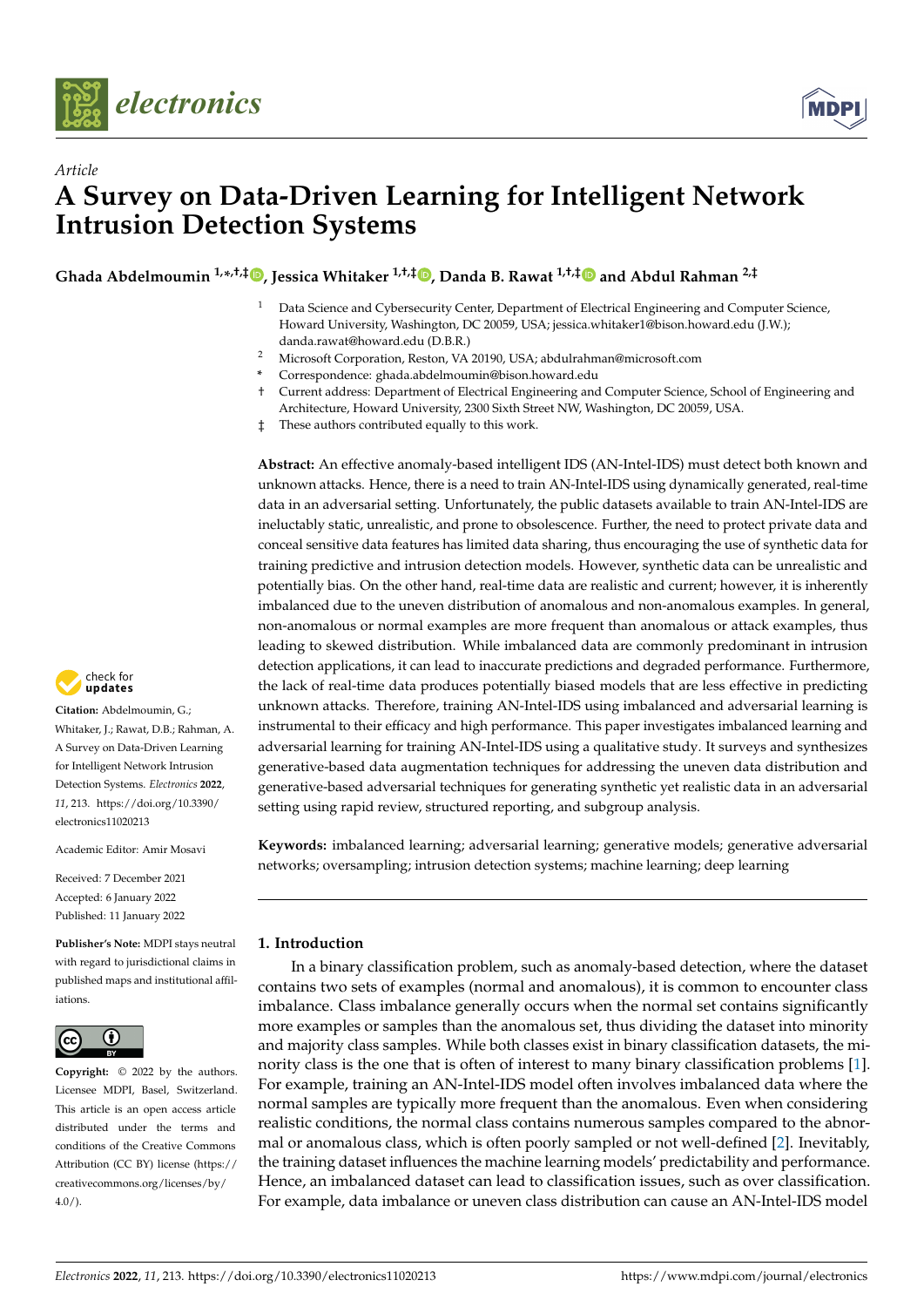to over classify the normal class due to its high probability in the dataset compared to the anomalous one. Thus, data imbalance directly impacts the trained model's prediction accuracy and overall performance. Further, the class imbalance has an adverse impact on many machine learning (ML) algorithms [\[3\]](#page-20-2). It can lead to biased predictive models, misclassification, and performance degradation. For instance, an anomaly-based detection model is usually biased towards the majority class (i.e., the normal or non-malicious class). In addition to data imbalance, training ML models using insufficient data can also lead to misclassification and performance degradation issues. In general, the expensiveness of data collection and gathering often creates a situation where data for training learning models becomes insufficiently large to train these models effectively. Invariably, insufficient data and imbalanced data adversely affect ML and deep learning (DL) models, where the models' performance typically degrades when learning from severely imbalanced data, insufficient data, or both [\[3–](#page-20-2)[9\]](#page-20-3). Therefore, training effective AN-Intel-IDS models require considerable data [\[3\]](#page-20-2). However, sufficient data for training learning models may not be readily available due to data sparsity, data limitation, data privacy, and data sensitivity. Invariably, data privacy, concealment, and sensitivity limit data sharing and accessibility, leading to the use of synthetic data to train the predictive models instead of actual or ground truth data.

Using synthetic data to train, test, or evaluate AN-Intel-IDS models is problematic when the training of predictive models typically involves imbalanced data. In addition, synthetic data can be unrealistic and potentially bias. On the other hand, ground-truth datasets are highly desirable when training AN-Intel-IDS models. However, the ground truth data usually has a skewed distribution, thus, leading to biased predictive models. Another critical issue to consider when training AN-Intel-IDS models is the ability of the learning model to detect both known and unknown attacks, which indicates the need to train learning models in an adversarial setting by generating novel adversarial examples containing unforeseen attacks. Hence, adversarial learning is as equally crucial as imbalanced learning. Nonetheless, adversarial learning still suffers from data imbalance. In general, anomaly-based detection models use a one-class approach, typically the normal class, to detect intrusions even when the abnormal class is of interest. Further, even when using adversarial learning approaches, such as unsupervised generative adversarial networks (GAN), the underlying assumption is that the training data are anomaly-free [\[4\]](#page-20-4). As a result, anomaly-based models suffer from false positives due to the model's bias towards the normal examples.

Traditional approaches to solving the data imbalance problem had primarily focused on data augmentation, data generation, and data imputation. Data augmentation aims at increasing the data by creating additional training samples either by transforming the data in the data space or creating additional examples in the feature space [\[5\]](#page-20-5). Data generation aims to increase the data by creating new synthetic data to preserve the privacy and confidentiality of the actual data. Data imputation, which targets missing data, increases data samples by replacing missing values using substitution methods, such as regression and matching methods, to name a few [\[6](#page-20-6)[,7\]](#page-20-7). While data augmentation, data generation, and data imputation are the intuitive approaches to consider, generating sufficient data or obtaining a balanced class distribution from ground truth data using traditional ML or DL is invariably tortuous. Hence, a better approach is to use non-traditional ML and DL methods to address data imbalance for normal learning and adversarial learning. For example, nontraditional ML and DL methods for data augmentation, data generation, or both include but not limited to IoT Sequential GAN, Wasserstein GAN plus Gradient Penalty (WGAN-GP), and GAN plus Synthetic Minority Oversampling Techniques (GAN-SMOTE) [\[10](#page-20-8)[–12\]](#page-20-9).

This paper surveys the most recent data augmentation and generation methods, we refer to as data-driven learning (DDL) methods, for imbalanced and adversarial learning using rapid review, structured reporting, and subgroup analysis. It focuses on methods that employ non-traditional approaches to data augmentation and generation, such as generative models, and whose domain of application is one or more of the following domains: Internet of Things (IoT), cyber-physical systems (CPS), smart homes, intrusion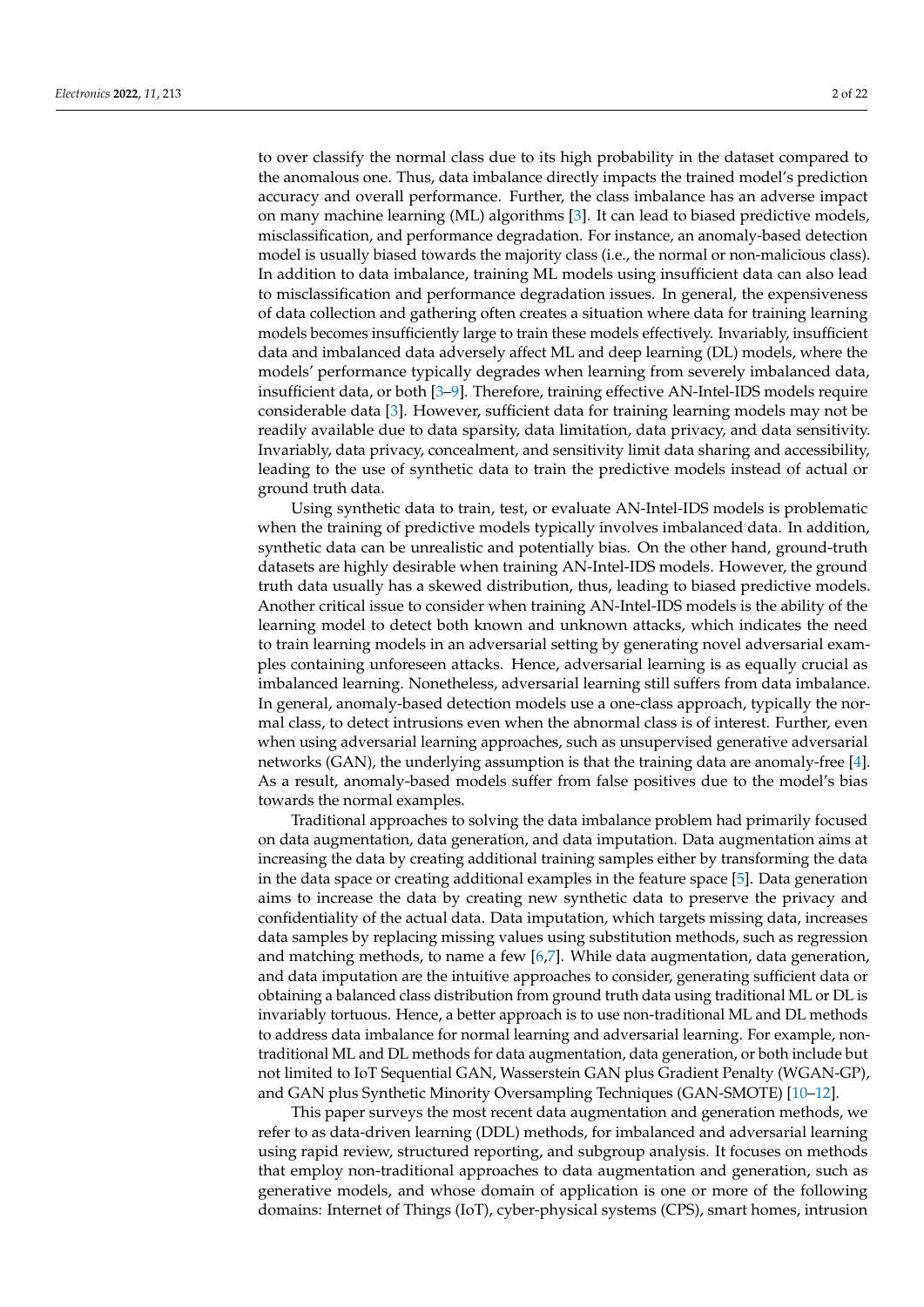detection systems, traditional communication networks, and cybersecurity. In general, this paper aims to present a rapid review of data augmentation and generation methods proposed, particularly in the last three to four years using a qualitative approach. Its main goal is to enable researchers, who are interested in using data-driven learning to address data scarcity and data restriction present to build AN-Intel IDS, to get a general idea of the latest proposed methods using non-traditional ML and DL approaches, as well as a general understanding of the challenges and knowledge of open issues. Hence, the main contribution of this paper is a classification scheme based on the method class of learning, type of the generative model, the specific domain of application, publication year, and subgroup analysis. Subgroup analysis uses the type of approach to subgroup the methods, to show the evaluation results based on the following: data quality, prediction accuracy using f-score, and performance compared to other methods. In addition, it highlights the advantages and disadvantages of DDL methods. The remainder of this paper's organization is as follows: In Section [2,](#page-2-0) we provide background preliminaries. Then, we review the related work in Section [3](#page-3-0) and describe our research design and methodology in Section [4.](#page-4-0) Next, in Sections [5](#page-8-0)[–7,](#page-16-0) we describe and summarize the DDL methods for imbalanced and adversarial learning, respectively. Then, we present the results of our findings in Section [8.](#page-17-0) Finally, we highlight challenges, discuss open research issues in Section [9](#page-18-0) and conclude in Section [10.](#page-19-0)

#### <span id="page-2-0"></span>**2. Background Preliminaries**

Data resampling techniques help solve the problem of imbalanced data. Whereas data augmentation techniques help solve data imbalance, data scarcity and enable adversarial training. In this section, we describe resampling and augmentation techniques that focus on preliminaries limited to the surveyed methods. Additionally, we focus on techniques that were widely mentioned and used in the reviewed literature.

#### *2.1. Data Resampling Techniques*

Resampling techniques, which are often applicable before learning, adjust the minority class distribution to solve the data imbalance problem. Examples of data resampling techniques include random oversampling, random undersampling, and SMOTE. Oversampling and undersampling techniques focus on balancing the distribution of the majority and minority classes in the dataset. Oversampling increases the weight of the minority class, whereas undersampling reduces the weight of the majority class [\[8\]](#page-20-10). While oversampling and undersampling reduce data imbalance using the same dataset, SMOTE, an intelligent data resampling technique, reduces the degree of imbalance by synthetically creating a new minority class [\[13\]](#page-20-11). The authors in [\[8\]](#page-20-10) define SMOTE as an oversampling technique, whereas the authors in [\[13\]](#page-20-11) define SMOTE as a combination of data oversampling and data undersampling techniques. Each one of the three resampling techniques suffers from a specific issue. Oversampling increases the data size and can lead to learner model overfitting. Undersampling reduces the data size; however, it leads to information loss. SMOTE suffers from overfitting and overlapping. However, overfitting is less significant in SMOTE than overlapping, which results from interpolating between relatively adjacent instances of the minority class.

#### *2.2. Data Augmentation Techniques*

Data augmentation techniques can solve data imbalance without suffering from overlapping or resulting in model overfitting. For example, techniques such as GAN address oversampling and overfitting issues by specifying the resampling rate ahead of time and using noise to increase the minority class examples. Given this prior knowledge, GANS can replicate the data [\[8](#page-20-10)[,10\]](#page-20-8). Apart from GAN, this paper considers other data augmentation techniques such as autoencoders (AE) and Wesserian GAN (WGAN). In doing so, we focus on key preliminaries limited to the surveyed methods.

GAN, which belongs to the class of generative models, is a priori knowledge method that uses neural networks to generate data from noise. Its main goal is to learn the data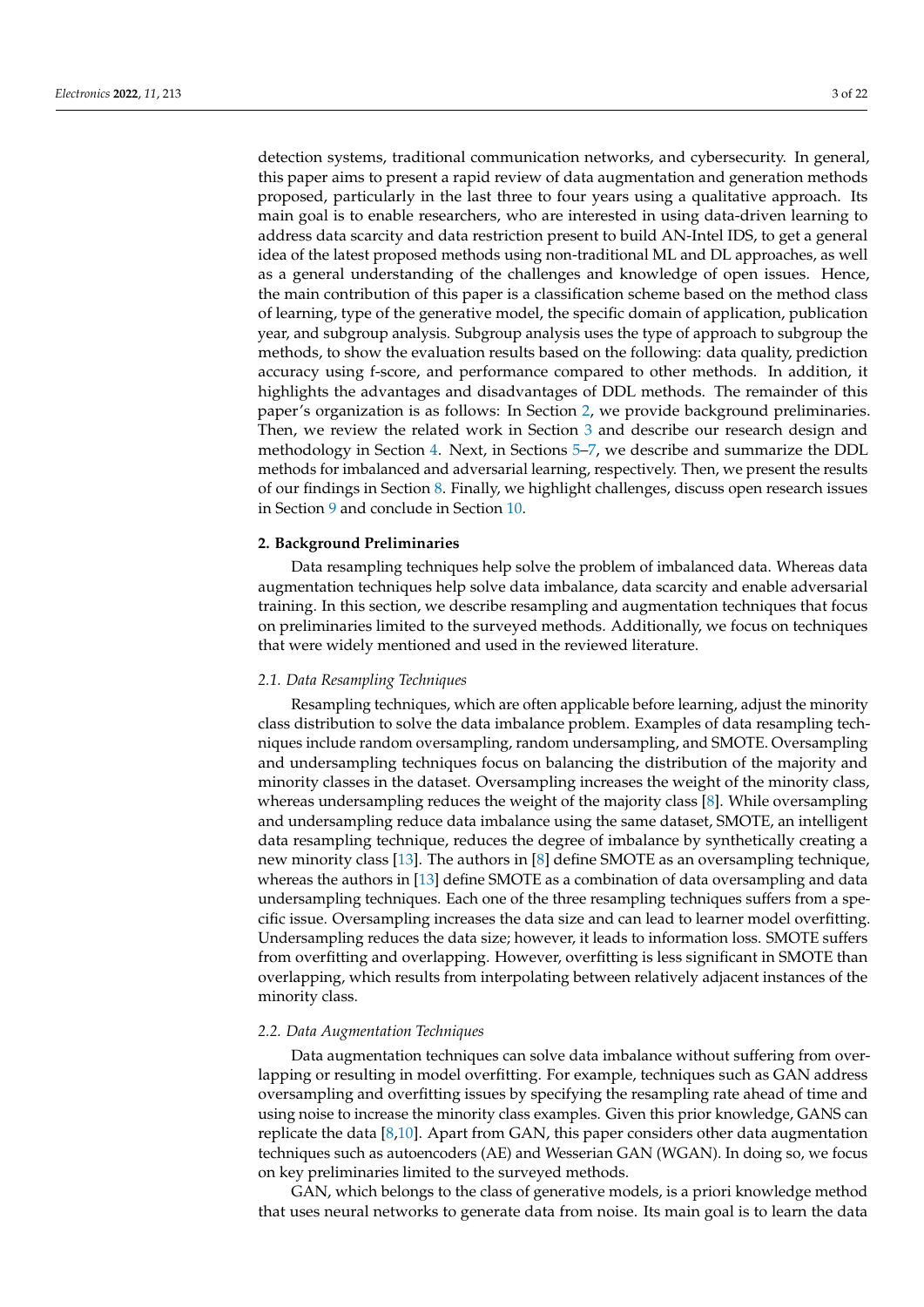distribution and then mimic the distribution to either create a similar distribution or a variant of it [\[14\]](#page-20-12). Historically, the use of GANs focused on generating adversarial examples (normal examples with added perturbations) to deceive an image classifier. However, its use extends beyond adversarial learning and the image recognition domain. GANs can generate benign data, adversarial data, or both, and their application can span other domains such as networking and cybersecurity. A basic GAN consists of a generator and discriminator; both are neural networks locked in a min-max game. The generator tries to maximize the loss function, and the discriminator minimizes it. In this min-max game, the generator goal is to generate plausible data indistinguishable from authentic data. The discriminator goal is to classify the generated data as plausible or implausible [\[15\]](#page-20-13).

A variation of a GAN, known as Wasserstein GAN (WGAN), can model discrete distributions over a continuous feature space [\[11\]](#page-20-14). WGAN trains the discriminator to discriminate between plausible and implausible examples using an estimation rather than a classification, i.e., outputting a number, which is significantly large when data are authentic and small otherwise. Similar to GANs, Autoencoders adds a small perturbation to the input. They are generative models that consist of two neural networks known as an encoder and a decoder [\[16\]](#page-20-15). The encoder learns how to add noise to efficiently encode the data, while the decoder learns how to decode the encoded data by distinguishing between added noise and original data. If the encoded data are different from the decoded data, the autoencoder adjusts its weight. Autoencoders have performance comparable to GANs and have their use in anomaly detection.

In general, GANs can address data imbalance by generating more data without exhibiting overlapping or overfitting. Unlike the resampling and SMOTE techniques, a GAN can solve the data imbalance by specifying the sampling rate and replicating existing data rather than generating new data with a feature space closer to the existing one without specifying the sampling rate.

## <span id="page-3-0"></span>**3. Related Work**

The thesis in [\[17\]](#page-20-16), which focused on network security for IoT, provided an overview of generative deep learning models for generating network traffic. The author broadly categorized the surveyed models into network flow-level and network packet-level. Further, they classified the models based on the type of the generated network traffic, the employed algorithm, and used features of the generated traffic. In addition, the author highlighted the limitations of these models based on IoT traffic generation and the level of generated traffic and proposed a hybrid model that generated a combination of flow-level and packet-level network traffic.

The authors in [\[18\]](#page-20-17) focused on GAN-based anomaly detection (AnoGAN) methods by highlighting their pros and cons. The authors suggested that the GAN-based methods for anomaly detection's approach built on the adversarial feature learning approach for detecting anomaly used by the bidirectional GAN, known as BiGAN. Further, they empirically validated the main GAN-based models for anomaly detection by re-implementing all models and evaluating their performance using the commonly known datasets for training and testing the models.

The study in [\[19\]](#page-20-18) focused on adversarial examples for deceiving deep learning models for image recognition and surveyed AEs generation methods and their defense techniques. The authors suggested that one notable aspect of AEs was that the same set of AEs could attack different models with different architecture and training data. Further, they explained the cause of AEs, described their characteristics, and discussed their evaluation metrics. Additionally, the authors listed AEs' adversarial abilities and goals and introduced AEs' construction methods, highlighting their advantages and disadvantages. The authors compared their attributes, success rate, and transfer rate based on different attack methods. Moreover, they described the primary goals of defending against AEs, detailed current defense techniques and their limitations, and summarized several challenges.

Focusing on the creation of synthetic data through deep generative models, the authors in [\[3\]](#page-20-2) provided a comprehensive survey of GAN-based approaches for generating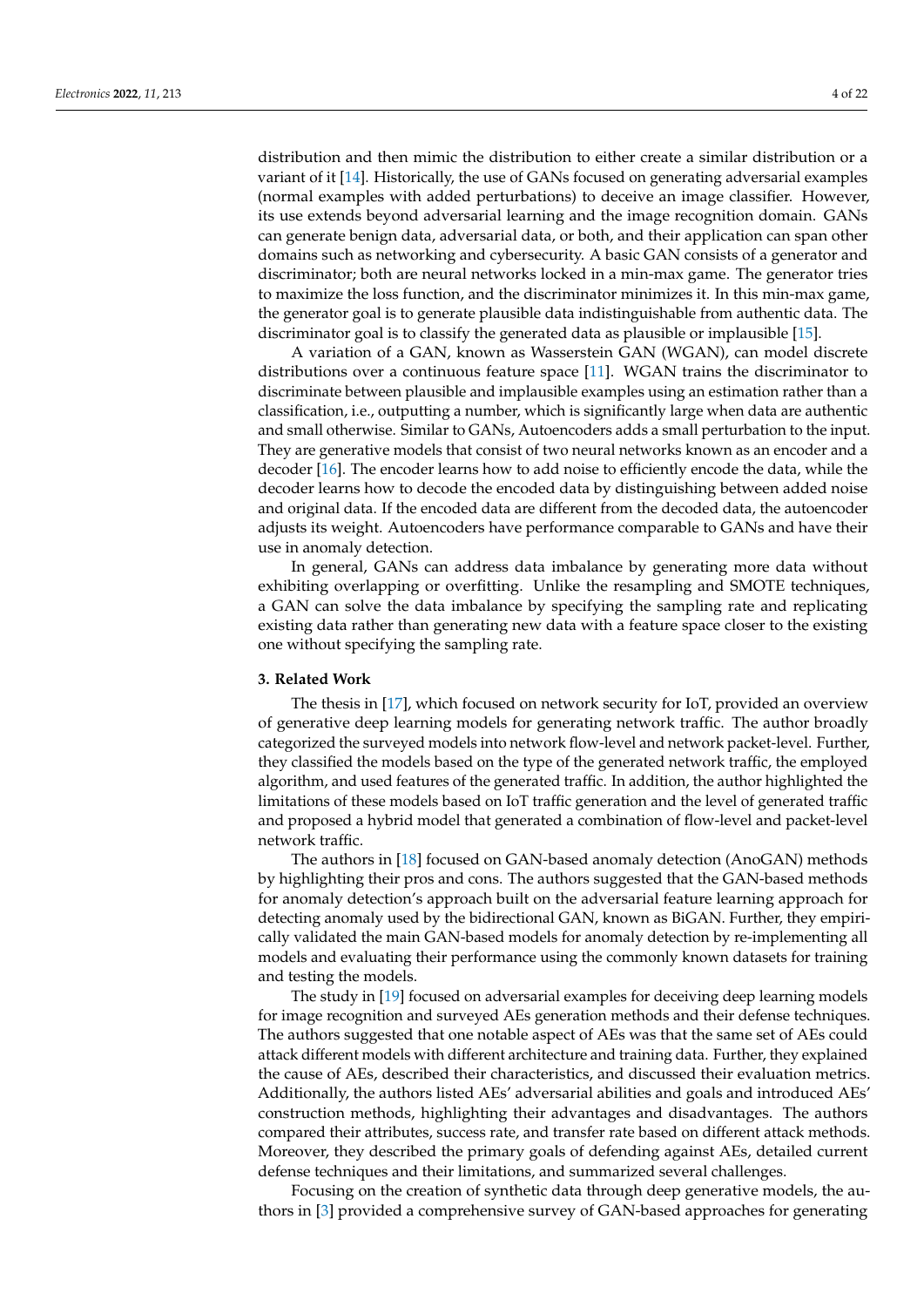or transforming synthetic network data for network applications such as IoT and mobile networks and presented an overall taxonomy of generative models where they broadly divided them into explicit density and implicit density models. Further, they provided a detailed overview of GAN variations and architectures and their applications in computer and communication networks. They proposed an evaluation framework for comparing the performance of different GAN-based approaches using publicly known network datasets. Most notably, they provided a taxonomic categorization of generative approaches based on their application, problem solved, and model used over the various classes of mobile network, network analysis, IoT, physical layer, and cybersecurity, In addition, they introduced parameters for evaluating GANs such as loss, optimizer, learning rate, latent dimension, batch size, and epochs.

The paper in [\[20\]](#page-20-19) reviewed GANs and discussed their strength compared to other generative models and how they operate. The authors noted problems related to the training, testing, and evaluation of GANs and further classified the GANs based on the used approach into two categories: GANs to protect cybersecurity systems from attacks and GANs used to attack cybersecurity systems. In addition, they highlighted four GAN properties and discussed variant GAN architectures and GANs limitations in cybersecurity applications.

The study in [\[21\]](#page-20-20) focused on the field of imbalanced learning development by discussing data imbalance open issues and challenges related to various forms of learning and new methods for managing data imbalance for recent applications. The author analyzed different aspects of imbalanced learning such as classification, clustering, and regression and highlighted challenges in several critical areas, including imbalanced classification and semi-supervised and unsupervised handling of imbalanced datasets.

The authors in [\[13\]](#page-20-11) focused on high-class imbalance, where the majority to minority class ratio is 100:1 and 10,000:1, in big data. Further, they discussed data-level and algorithmlevel techniques and reviewed methods addressing the class imbalance in regular and big data. The authors noted that data sampling methods with random over-sampling methods showed overall better results concerning the class imbalance. However, algorithm-level methods performance reported in the literature showed inconsistent and conflicting results and evaluation methods with limited scope. As a result, the authors suggested the need for comprehensive, comparative studies.

This study focuses on data scarcity, unequal data distribution, lack of adversarial examples and survey generative approaches, data generation, data augmentation, imputation methods for training, testing, and validating intelligent network intrusion detection systems using non-adversarial and adversarial settings. While it expands on the scope of DDL methods, it is not exhaustive and does not comparatively analyze and evaluate the performance of the surveyed methods. However, it provides a subgroup analysis, where the type of the approach indicates the method's subgroup membership, to enable comparing studies based on their evaluation results, such as standard measures to assess the augmented or generated data's quality, and the trained models' prediction accuracy and performance compared to other methods, algorithms, or approaches.

#### <span id="page-4-0"></span>**4. Research Design and Methodology**

This section describes the design method and research methodology we used conducting the survey, extracting the existing research work on DDL methods for imbalanced and adversarial learning, synthesizing information, and reporting findings.

For our methodological approach, we used a rapid review method to survey the literature on non-traditional or generative-based data augmentation and generation methods for imbalanced and adversarial learning. Precluding meta-analysis, we used structured reporting and subgroup analysis to synthesize DDL methods published in the last three to four years. Hence, the study is qualitative in nature. By undertaking the review and analysis approach mentioned earlier, our main objective is to enable researchers to get a general idea of the state of the DDL methods and their application in certain domains without increasing the needed time to synthesize and analyze the gathered information and report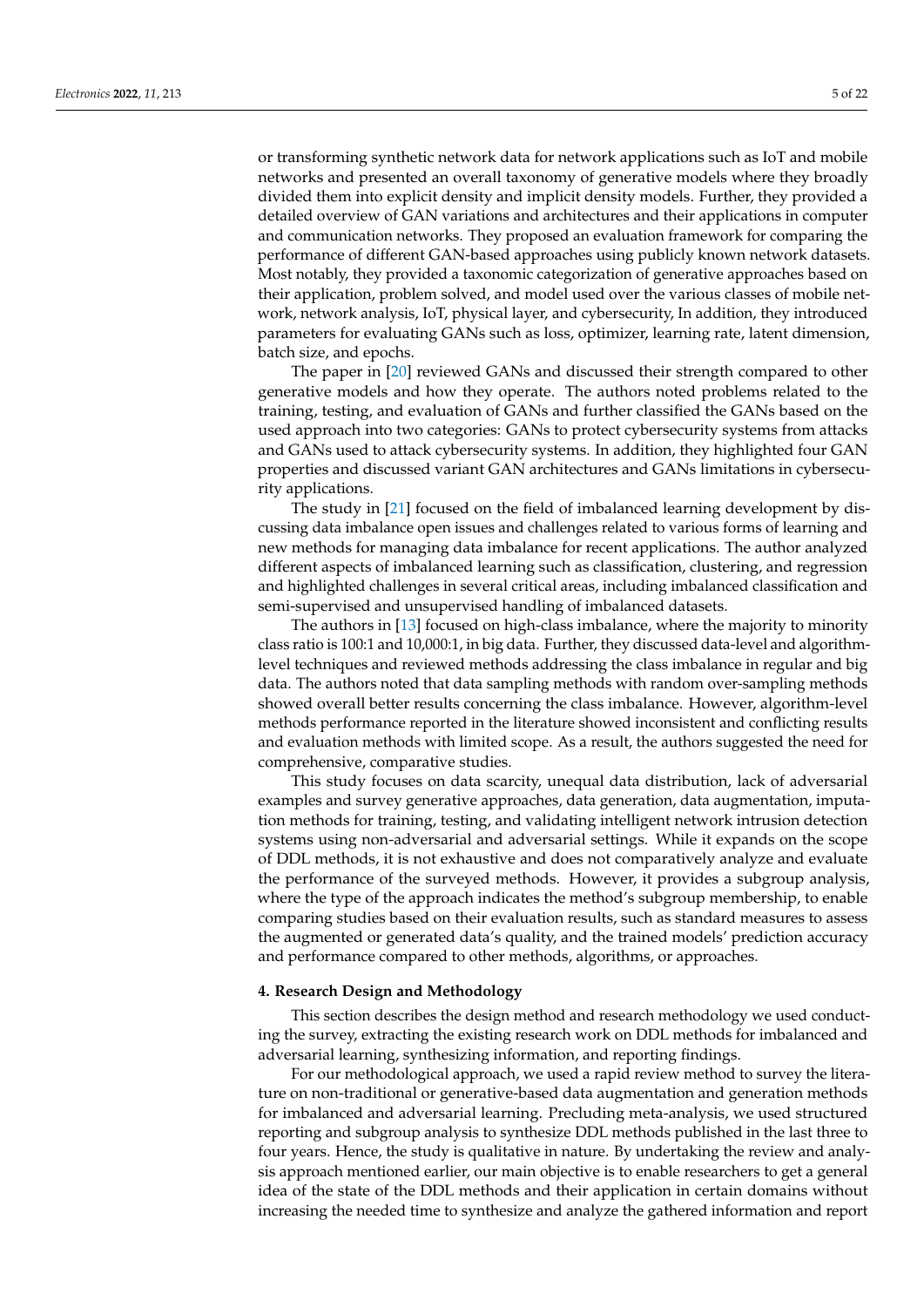on findings. Furthermore, to offset the shortcoming of rapid review, we use an alternative synthesis method. While meta-analysis is highly desirable for comparing studies and driving new findings, acceptable synthesis methods, such as structured reporting with tabulation and visual displays and subgroup analysis, are better alternatives to the precluded meta-analysis when there is a concern about missing studies and statistical heterogeneity or simply heterogeneity of studies, i.e., variability among studies [\[22\]](#page-21-0). Additionally, our search strategy increased search specificity at the expense of search comprehensibility. We are limiting the search scope to include a relatively small set of publications while excluding others, which may result in excluding other relevant studies and selection bias. However, using a systematic review later to verify the critical outcomes of this survey can help address these issues [\[23\]](#page-21-1).

To gather relevant and specific studies, we searched three repositories, including Howard University Libraries (accessed on 5 December 2021) [\(https://founders.howard.](https://founders.howard.edu/using-the-libraries/ ) [edu/using-the-libraries/\)](https://founders.howard.edu/using-the-libraries/ ), IEEEXplore (accessed on 5 December 2021) [\(https://ieeexplore.](https://ieeexplore.ieee.org/Xplore/home.jsp) [ieee.org/Xplore/home.jsp\)](https://ieeexplore.ieee.org/Xplore/home.jsp), and Google Scholar (accessed on 31 December 2021) [\(https:](https://scholar.google.com/) [//scholar.google.com/\)](https://scholar.google.com/). We used the following search strings: data augmentation for imbalanced learning, data generation for adversarial learning, data augmentation using generative models, and data generation using generative models. In addition, we used the publication date and domain of application as our selection criteria to increase the specificity of the search. In particular, we filtered the results by publication date to consider only publications from 2021–2018. In addition, we sorted the publications by relevance using the IoT, CPS, IDS, network, and security domains of applications while excluding other domains. Finally, we conducted our analysis using structured reporting, which we augmented with tabulation and visual display methods and subgroup analysis to compare methods based on their evaluation results using the type of the approach, for example, data augmentation, data generation, or both. In summary, we conducted the following for data analysis and information synthesis:

- 1. First, we broadly classified the surveyed DDL methods based on the class of learning into imbalanced, adversarial, and non-adversarial (normal) learning.
- 2. Second, we considered methods employing more than one class of learning and those using more than one level of traffic (i.e., flow-level and packet-level), which we classified as hybrid data-generation methods.
- 3. Third, we considered the type of approach (e.g., data generation, data augmentation, and data imputation), application domain, and publication year.
- 4. Fourth, we used the type of approach to create subgroups (e.g., data augmentation and data generation), for further analysis and comparison
- 5. Finally, we compared the methods for each subgroup based on data quality, prediction accuracy, and performance.

In addition to imbalanced learning, non-adversarial or normal learning, and adversarial learning, we further considered other forms of learning to classify the DDL methods into conditional adversarial learning, transfer learning, statistical learning, exploiting learning, and deceptive learning. Finally, we defined the learning forms mentioned above in Table [1](#page-6-0) and detailed our findings using the classification scheme in Table [2](#page-6-1) and subgroup analysis based on the type of approach to reporting on the results of the evaluations in Table [3.](#page-7-0) Finally, we summarized the advantages and disadvantages of these methods in Table [4.](#page-8-1)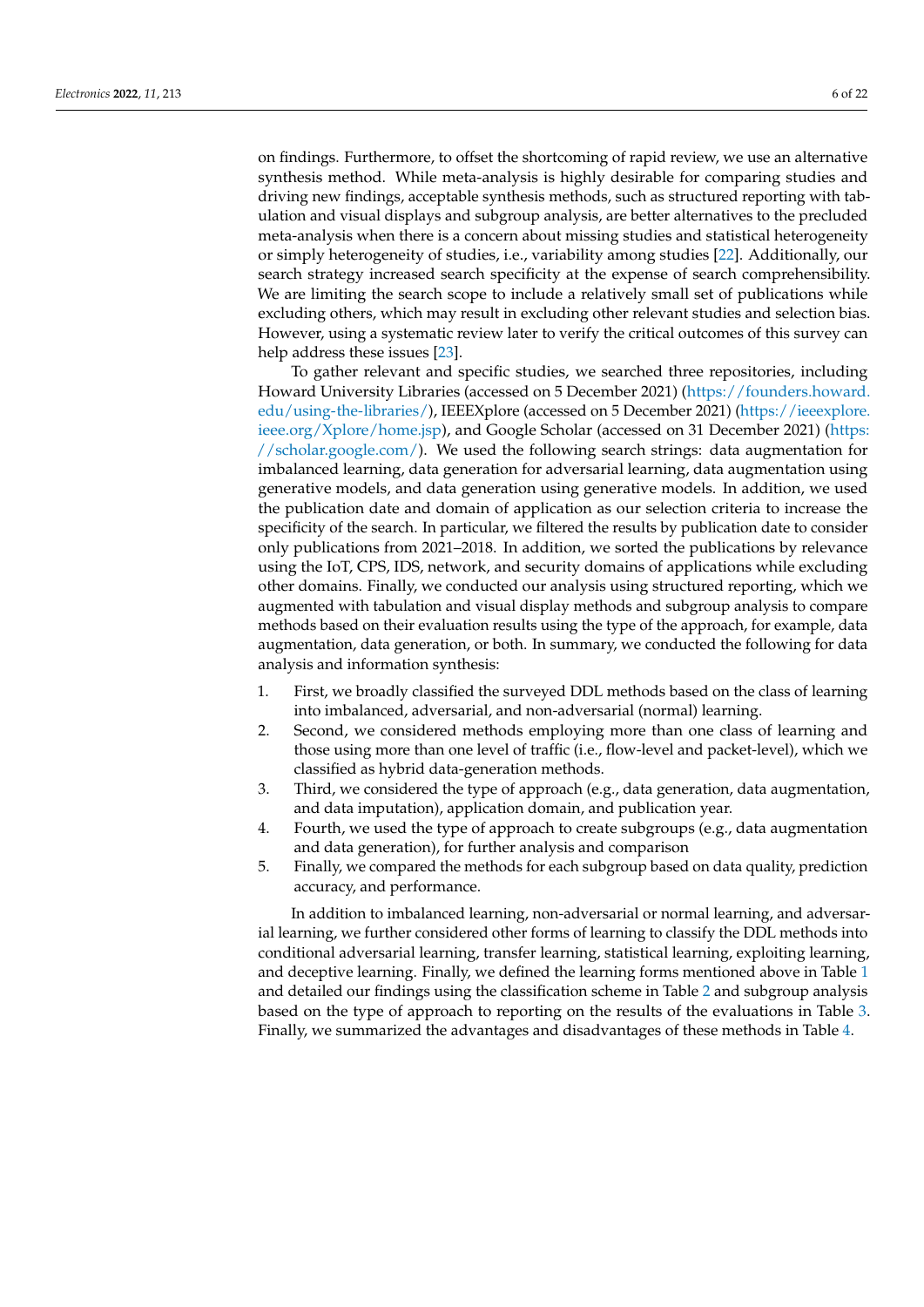| <b>Learning Class</b>               | Description                                                                                                                                                                                                                                                                                                                        |  |
|-------------------------------------|------------------------------------------------------------------------------------------------------------------------------------------------------------------------------------------------------------------------------------------------------------------------------------------------------------------------------------|--|
| Adversarial Learning                | Train the model how to distinguish implausible data from plausible data to protect the system from<br>inadvertently deceptive or misleading behavior                                                                                                                                                                               |  |
| Conditional Adversarial<br>Learning | Similar to adversarial learning, except that the learning happens in a conditional setting to create a<br>general model where the generator and discriminator are conditioned on any auxiliary information<br>such as class label, i.e., the model learns the loss and conditions the output of the system on its<br>input [24,25] |  |
| Deceptive Learning                  | Train the model to modify adversarial examples to make them undetectable or evasive                                                                                                                                                                                                                                                |  |
| <b>Exploiting Learning</b>          | Train the model to exploit the generated data by one method to generate data using a different<br>method, for example, generate synthetic data using the Monte Carlo method and then augment the<br>synthesized data using an adversarial learning method                                                                          |  |
| <b>Imbalanced Learning</b>          | The model learns in the presence of skewed data distribution                                                                                                                                                                                                                                                                       |  |
| Non-adversarial Learning            | Train the model to generate benign examples indistinguishable from original benign examples to<br>create new data, extend existing data, or compensate missing data                                                                                                                                                                |  |
| <b>Statistical Learning</b>         | Train the model using statistics and functional analysis to make a prediction (Generative models are a<br>type of statistical models)                                                                                                                                                                                              |  |
| <b>Transfer Learning</b>            | Train the model to transfer its knowledge from a domain with adequate training data to other<br>different but similar domain with inadequate or no training data                                                                                                                                                                   |  |

<span id="page-6-0"></span>**Table 1.** Learning Classes Descriptions.

<span id="page-6-1"></span>**Table 2.** Classification of Data-driven Learning Methods.

| Method                   | Class $**$       | Type *                                          | Domain                                               | Paper  | Year |
|--------------------------|------------------|-------------------------------------------------|------------------------------------------------------|--------|------|
| <b>GAN-RF</b>            | IL               | <b>DAU</b><br>Network-based Intrusion Detection |                                                      | [8]    | 2021 |
| GAN-2CNN                 | IL               | DAU & DG                                        | Network-based Intrusion Detection                    |        | 2021 |
| <b>IDSGAN</b>            | AL               | DG                                              | Network-based Intrusion Detection                    | $[27]$ | 2021 |
| <b>Bidirectional GAN</b> | AL & NAL         | DG                                              | IoT-based Intrusion Detection                        | $[17]$ | 2021 |
| $G$ -IDS                 | IL               | DAU & DG                                        | Cyber-physical Systems                               | $[28]$ | 2020 |
| <b>GAN-SMOTE</b>         | IL               | DAU & DG                                        | Host-based Intrusion Detection                       | $[12]$ | 2020 |
| <b>AC-GAN</b>            | IL               | DG                                              | Smart Home-based Intrusion<br>Detection              | $[9]$  | 2020 |
| <b>GAN-AE</b>            | <b>NAL</b>       | DG, DAG, & PP                                   | IoT-based, Anomaly-based Detection                   | [29]   | 2020 |
| IoT Sequential GAN       | <b>NAL</b>       | DAU                                             | Predictive Maintenance/IoT-based<br>Household Energy | $[10]$ | 2020 |
| <b>GAN-based DA</b>      | AI. & TI.        | DG & DAD                                        | Adversarial Domain Adaptation                        | [30]   | 2020 |
| PAC-GAN                  | NAL              | DG & DIM                                        | <b>Traditional Communication</b><br><b>Networks</b>  | $[14]$ | 2019 |
| WGAN-GP                  | NL               | DG                                              | <b>Traditional Communication</b><br><b>Networks</b>  | $[11]$ | 2019 |
| SynGAN                   | AL               | DG                                              | Network-based Intrusion Detection                    | $[31]$ | 2019 |
| AdvGAN                   | <b>CAL</b>       | DG                                              | Defensive Security Adversarial<br>Training           | $[32]$ | 2019 |
| NID Framework            | IL, AL, SL, & EL | DAU & DG                                        | Network-based Intrusion Detection                    | $[33]$ | 2019 |
| Deceptive GAN            | DL               | DG                                              | <b>Offensive Security Adversarial</b><br>Training    | $[34]$ | 2018 |

\* DAD: data adaptation, DAG: data aggregation, DAU: data augmentation, DG: data generation, DIM: data imputation, PP: privacy preservation; \*\* AL: adversarial learning, CAL: conditional adversarial learning, and DL: deceptive learning, IL: imbalanced learning; \*\* NAL: non-adversarial learning, NL: normal learning, SL: statistical learning, TL: transfer learning.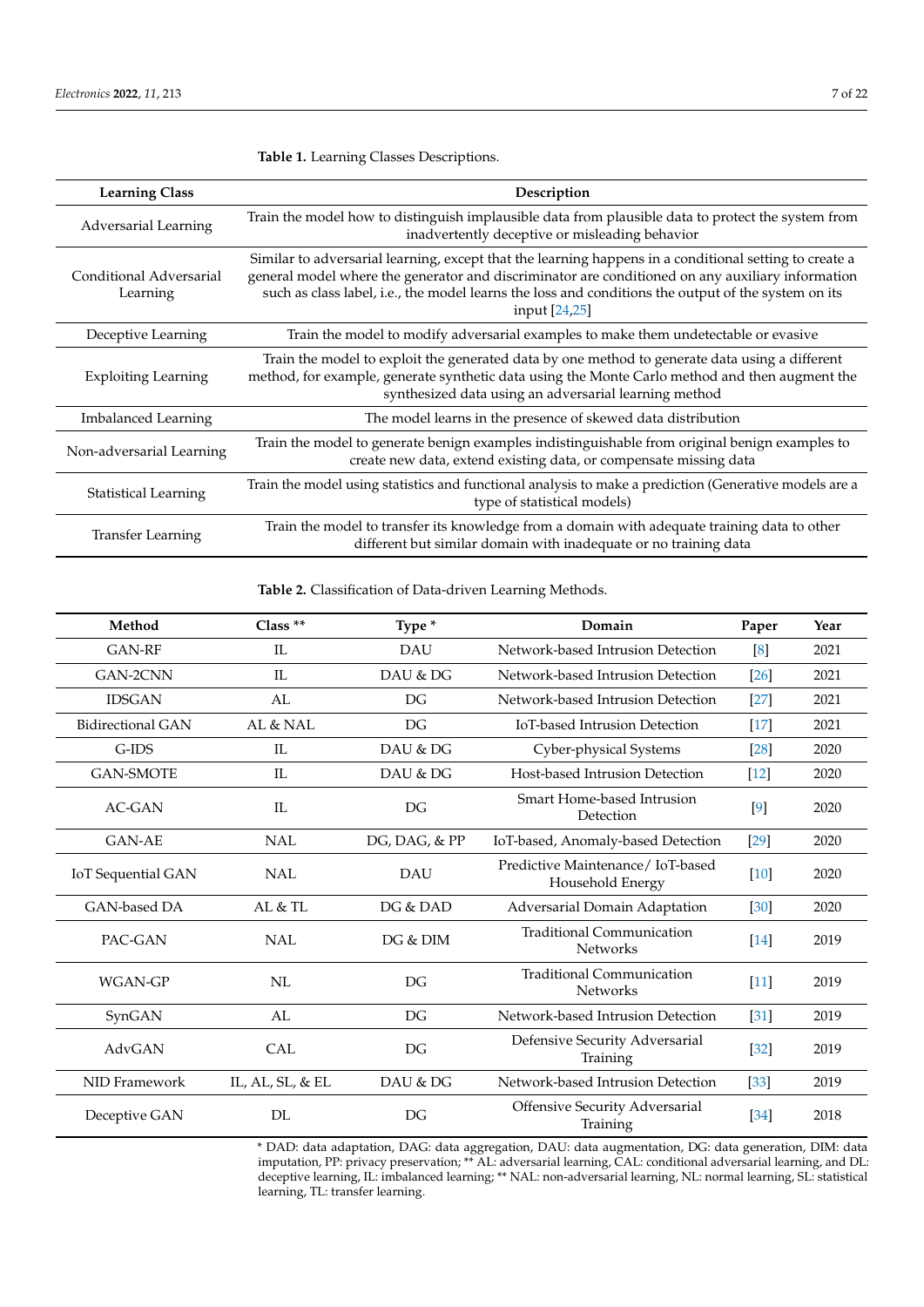| Method                              | Type *        | Data Quality                                       | Predictability                           | Performance                       | Paper              | Year |
|-------------------------------------|---------------|----------------------------------------------------|------------------------------------------|-----------------------------------|--------------------|------|
| <b>GAN-RF</b>                       | <b>AUG</b>    | No std measures                                    | $f$ -score > $95%$                       | Superior/Good                     | [8]                | 2021 |
| <b>IoT</b> Sequential<br><b>GAN</b> | <b>AUG</b>    | Output layer score                                 | f-score $\approx 60\%$                   | Variable                          | [10]               | 2020 |
| <b>IDSGAN</b>                       | DG            | No std measures                                    | DR $\approx$ 0 and EIR > 99%             | Good/Robust                       | $[27]$             | 2021 |
| Bidirectional<br><b>GAN</b>         | DG            | Duration distribution                              | TPR 82%/FPR 0.02%                        | Promising                         | $[17]$             | 2021 |
| AC-GAN                              | DG            | No indication                                      | f-score = $97\%$                         | Good                              | [9]                | 2020 |
| WGAN-GP                             | DG            | Euclidean distances (ED)<br>and quality tests (QT) | ED between 0.02-0.14<br>and $QT = 100\%$ | Good except<br>N-WGAN-GP          | $[11]$             | 2019 |
| SynGAN                              | DG            | Quality benchmark and<br><b>RMSE</b>               | $RMSE = 0.10$<br>and $AUC = 75%$         | Good                              | [31]               | 2019 |
| AdvGAN                              | DG            | Attack success rate (ASR)                          | Accuracy 92.76% and<br>$ASR > 90\%$      | Promising<br>(Runtime $< 0.01$ s) | $[32]$             | 2019 |
| Deceptive GAN                       | DG            | <b>IPS</b>                                         | Unblocking actions<br>63.42%             | Promising                         | $[34]$             | 2018 |
| GAN-2CNN                            | AUG & DG      | f1-score $\approx$ 98% and 75%                     | $f1-score > 92\%$                        | Outperforming                     | $\lceil 26 \rceil$ | 2021 |
| G-IDS                               | AUG & DG      | DR threshold                                       | f1-score at least up to<br>91%           | Good                              | $[28]$             | 2020 |
| <b>GAN-SMOTE</b>                    | AUG & DG      | No std measures                                    | AUC > 0.97                               | Slightly reliable                 | $[12]$             | 2020 |
| <b>NID</b><br>Framework             | AUG & DG      | No std measures                                    | $f1-score > 92\%$                        | Outperforming                     | $[33]$             | 2019 |
| GAN-based DA                        | DG & DAD      | No std measures                                    | $f$ -score $> 88\%$ and $83\%$           | Outperforming                     | $[30]$             | 2020 |
| <b>GAN-AE</b>                       | DG, DAG, & PP | No std measures                                    | $f1-score = 96%$                         | Outperforming                     | [29]               | 2020 |
| PAC-GAN                             | DG & DIM      | Success rate (SR) and<br>byte error                | SR 99% and 88%                           | Promising                         | $[14]$             | 2019 |

<span id="page-7-0"></span>**Table 3.** Subgroup Analysis Based on the Evaluation Results of Data-driven Learning Methods.

\* DAD: data adaptation, DAG: data aggregation, DAU: data augmentation, DG: data generation, DIM: data imputation, PP: privacy preservation.

**Table 4.** Advantages and Disadvantages of Data-driven Learning Methods

| Method             | Advantages                                                                                                                                     | <b>Disadvantages</b>                                                                                                                                                                                                            |  |
|--------------------|------------------------------------------------------------------------------------------------------------------------------------------------|---------------------------------------------------------------------------------------------------------------------------------------------------------------------------------------------------------------------------------|--|
| <b>GAN-RF</b>      | No overfitting and overlapping                                                                                                                 | No metrics to assess the data quality                                                                                                                                                                                           |  |
| IoT Sequential GAN | 1D sequential data generation                                                                                                                  | Computation overhead and performance variation                                                                                                                                                                                  |  |
| <b>IDSGAN</b>      | Adversarial training for IDS                                                                                                                   | Focus on blackbox attacks only                                                                                                                                                                                                  |  |
| Bidirectional GAN  | Compliant bidirectional flow generation                                                                                                        | Small IoT traffic dataset, two features only to<br>characterize network data, and no modeling of<br>multimodal duration distributions or consideration of<br>packet-level traffic                                               |  |
| $AC-GAN$           | Conversion of network data to images                                                                                                           | Complex and computationally expensive due to data<br>preprocessing prior to data generation                                                                                                                                     |  |
| WGAN-GP            | Learn internal dependencies between<br>attributes without modeling additional<br>knowledge, the ability to transform the<br>heterogeneous flow | Suitable for generating single flow-based and new<br>evaluation methods to assess the data quality network<br>traffic only-In addition, the numeric transformation of<br>IP addresses approach does not yield high quality data |  |
| <b>SYNGAN</b>      | Emulation of real-world network attack<br>mutations                                                                                            | Focused on generating only one type of attack (DDoS)                                                                                                                                                                            |  |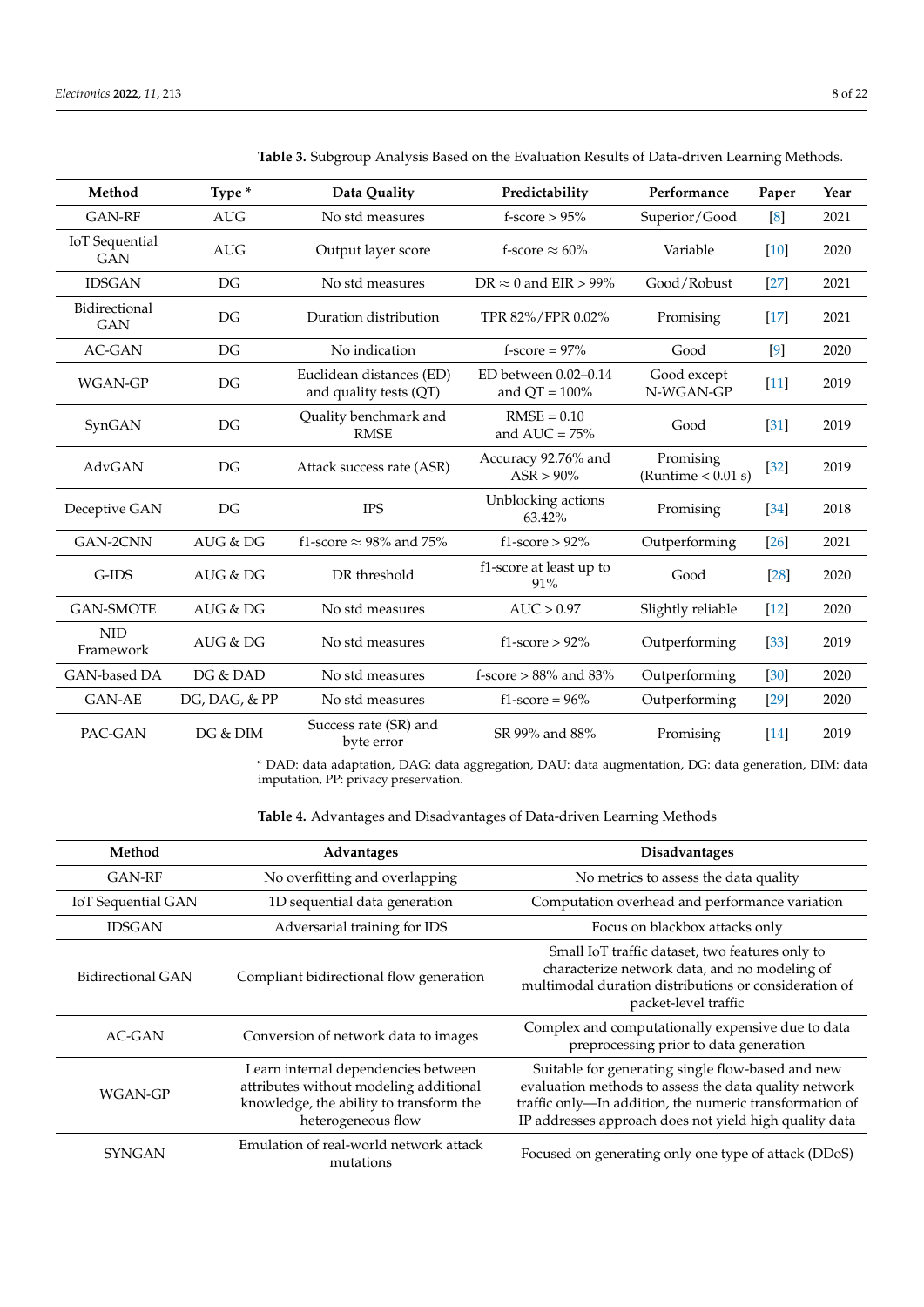| Method           | <b>Advantages</b>                                                                                                                                                 | Disadvantages                                                                                                                                                                                    |
|------------------|-------------------------------------------------------------------------------------------------------------------------------------------------------------------|--------------------------------------------------------------------------------------------------------------------------------------------------------------------------------------------------|
| AdvGAN           | Generates perturbations for any input after<br>training the feed-forward network without<br>accessing the model, thus accelerating<br>adversarial training        | Complex framework using dynamic distillation to train<br>the model for the blackbox attacks                                                                                                      |
| Deceptive GAN    | Self-adapting malware, self-adapting IPS,<br>short training time without a need for a large<br>amount of data                                                     | Works in flow-level without considering the<br>packet-level, in addition to high<br>communication overhead                                                                                       |
| GAN-2CNN         | 2D imagery representation of unseen 1D<br>network attacks, simulating of unknown<br>attack, and limited overfitting, overlapping,<br>and noise                    | Complex methodology and implementation, different<br>performance based on a variety of attacks in the dataset,<br>and no detailed information on the structure and<br>characteristics of attacks |
| G-IDS            | Data from different sources collected and<br>stored continuously and in parallel in a<br>database and stabilization modeling during<br>model training             | Time complexity and computation overhead due to data<br>processing and verification                                                                                                              |
| <b>GAN-SMOTE</b> | Generation of system call traces for attacks<br>on OS                                                                                                             | Dataset limited to Linux OS call traces                                                                                                                                                          |
| NID Framework    | Incorporation of adversarial learning with<br>statistical and exploiting learning-based data<br>augmentation and modeling feature<br>distribution of network data | Computational complexity and high training time                                                                                                                                                  |
| GAN-based DA     | Domain adaptation and knowledge transfer<br>from sufficient data domain to small data<br>domain and classification accuracy with<br>minimal data                  | Requirements to use source and target datasets has<br>privacy implications                                                                                                                       |
| <b>GAN-AE</b>    | Data aggregation, privacy preservation,<br>global learning of the data distribution,<br>and minimum communication overhead                                        | Scalability and inability of the local model to learn the<br>diverse benign patterns from other networks                                                                                         |
| PAC-GAN          | Realistic GAN-based flow at the IP packet<br>level and IP packets to image-based matrix<br>conversion                                                             | Communication overhead, transmission success<br>accuracy, and low performance for mixed<br>traffic generation                                                                                    |

<span id="page-8-1"></span>**Table 4.** *Cont.*

## <span id="page-8-0"></span>**5. DDL Methods for Imbalanced Learning**

The study in [\[8\]](#page-20-10) suggested that most approaches that employ methods other than GAN suffered from data loss or overfitting and proposed the use of GAN to solve the data imbalance instead of resampling and SMOTE techniques to avoid overfitting caused by resampling and class overlapping or noise caused by SMOTE. The GAN generated virtual data similar to the minority class of the imbalanced data. The authors used the balanced data generated by the GAN, which solved the problem of overfitting and overlapping by specifying the desired resampling rate, to train an anomaly-based detection model based on the random forest (RF) method by increasing the weight of the minority attack class in the intrusion detection evaluation dataset (CICIDS). The GAN-based data augmentation method using resampling boosted the rare classes of the CICIDS 2017 dataset, which constituted less than 0.1% of the dataset, by generating 10,000 data of Bot, infiltration, and heartbleed. The batch size or the number of data learned at a time is 10 for Bot, 1 for the remaining two classes due to tiny data size (less than 30), and 20 for the epoch. The study compared the performance of the GAN-RF model, Single-RF model, and SMOTE-RF model using accuracy, precision, recall, and f-score. The GAN with Random Forest algorithm (GAN-RF) model used GAN for data resampling and RF for classification, standalone Random Forest algorithm (Single-RF) used RF for classification only, and SMOTE with Random Forest algorithm (SMOTE-RF) used SMOTE for data resampling and RF for classification. The GAN-RF performed better than the Single-RF and SMOTE-RF. Using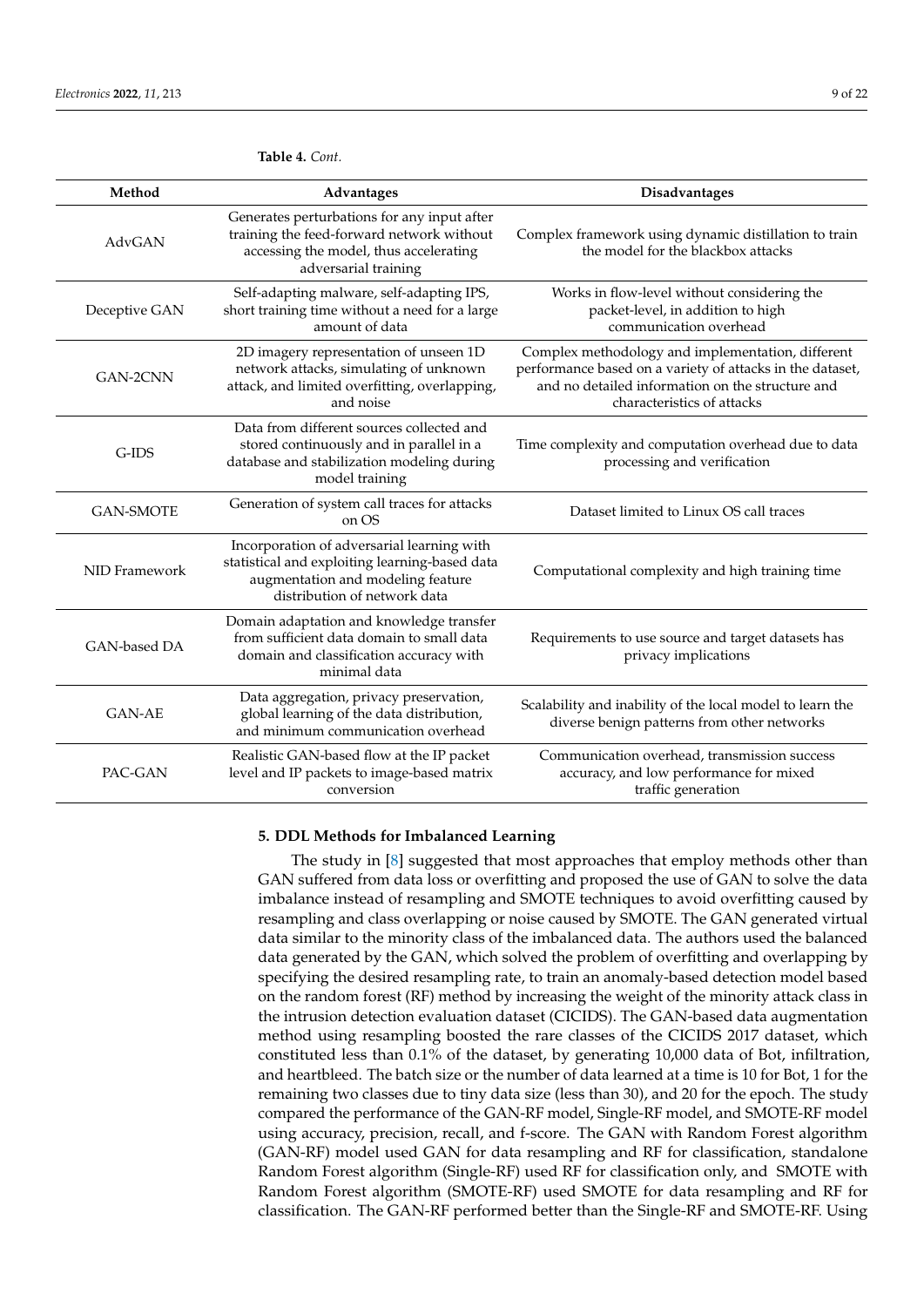the average score, GAN-RF had an accuracy of 99.83% and f-score of 95.04% compared to 99.19% accuracy and 87.79% f-score for the Single-RF model and 99.51% accuracy and 88.16% f-score for SMOTE-RF.

In addition to augmenting data by producing more examples to balance the minority class examples in the dataset, the GAN can simulate new unforeseen attacks. For example, the authors in [\[26\]](#page-21-4) used GAN to augment network traffic represented using imagery to train a Convolutional Neural Network (CNN)-based intrusion detection model, and to simulate unforeseen attacks, we refer to this method as GAN 2D imagery CNN or GAN-2CNN for simplicity. However, the two-dimensional image of network flow, produced using twodimensional mapping techniques, suffered from the unequal representation of normal and abnormal examples. The GAN addressed the imbalanced imagery issue by generating new images of unforeseen attacks, and the CNN classified the 2-D imagery, leading to better predictive accuracy for the GAN-2CNN model. The GAN-based imagery data augmentation method trained the auxiliary classifier GAN (AC-GAN), where it used the generator of the AC-GAN to create new synthetic attacks' images and balance the training dataset. A variant of GAN, AC-GAN, takes a class label and noise as input and generates images [\[35\]](#page-21-13). The employed AC-GAN's generator created fake images from a 100-dimensional input random noise vector of a uniform distribution and a two-dimensional one-hot label. The study analyzed the performance of the GAN-based imagery data augmentation using CICIDS17 and AAGM17 datasets with imbalanced traffic data and the full implementation of the model (referred to by the authors as MAGNETO, a supervised deep learning methodology for learning a robust intrusions model that deals with data imbalance). In addition, it measured the effectiveness of the data augmentation method compared to the SMOTE and adaptive synthetic (ADASYN), proposed by [\[36\]](#page-21-14) data augmentation methods, and the effectiveness of training the 2D CNN using GAN-augmented data of varying balance sizes. Using a Variant of MAGNETO, i.e., MAGNETO with SMOTE (SMOTE-MAGNETO) and MAGNETO with ADASYN (ADASYN-MAGNETO), the MAGNETO with GAN (GAN-MAGNETO) outperformed the other variants on both datasets in terms of f-score and precision. However, GAN-MAGNETO exhibited a drop in recall, though negligible, using CICIDS17 compared to its performance using the AAGM17 dataset.

Imbalanced data can hinder the proper training of an AN-Intel-IDS and thus its performance. Publicly available datasets, such as the KDD-99 and CIDDS-001, are mostly imbalanced and often contain more 'normal' examples than anomalous examples. The GANbased IDS (G-IDS) in [\[28\]](#page-21-6) for securing cyber-physical systems (CPS) addressed the issue of imbalanced data by generating more data to train the IDS, which is a multi-layer artificial neural network. It used the NSL KDD-99 to generate synthetic data that augmented the original data, thus, increasing the distribution of attack examples in the dataset. The proposed G-IDS framework consisted of four modules: database, IDS, controller, and synthesizer.

In addition to the generated synthetic data by the synthesizer module generator, the database module contained real-world intrusion detection data. The controller module decided whether to accept or reject pending data, i.e., synthetic data was data that had not been accepted or rejected by the controller. The GAN, which is part of the synthesizer module, generated the synthetic data. The synthesizer labeled the generated data as pending, due to the uncertainty of the GAN, before sending it to the database module. The authors used the controller module to evaluate the IDS module twice. First, they trained the IDS module on a hybrid dataset only, i.e., the combined original and synthetic data already accepted by the controller. Then, they trained the IDS module using a combination of the hybrid and pending datasets. The controller accepted or rejected the pending data based on the IDS performance. By measuring the detection rate for each data class (normal or attack) and comparing it to a pre-established performance threshold, the controller identified the weakly detected classes and sent the data examples to the synthesizer module to generate more examples. The process repeated until a satisfactory IDS performance was obtainable. Figure [1](#page-10-0) shows the G-IDS framework, where  $P_H$  and  $P_p$  denoted IDS performance using hybrid and pending data, respectively. Comparing the performance of the G-IDS to a standalone IDS (S-IDS) or an IDS without a GAN using precision, recall,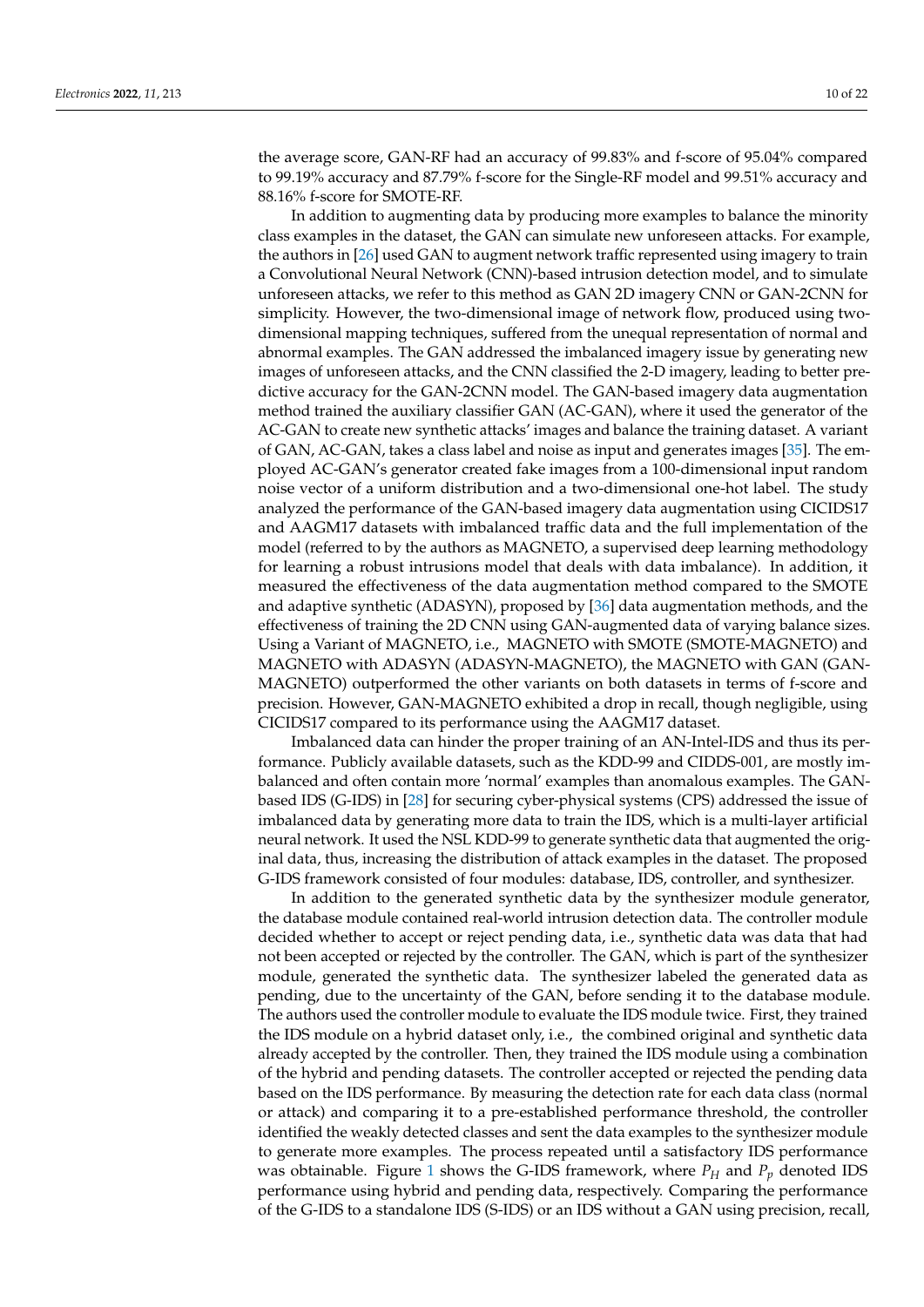and F1 score as metrics, G-IDS performed better than S-IDS in terms of detection accuracy and stability on both the original and boosted datasets. The f-score of S-IDS was 70% to 78% using a 20% and 40% data increase, respectively, compared to G-IDS, which was 90% to 96% for a 20% and 40% data increase, respectively. However, G-IDS f-score dropped significantly to 60% for a 60% data decrease due to the G-IDS taking random noise as input. In terms of prediction accuracy, S-IDS performance suffered due to insufficient data. G-IDS generally had better performance and prediction accuracy; however, it is centralized and computationally expensive.

<span id="page-10-0"></span>

**Figure 1.** G-IDS Framework Block diagram (Recreated with permission from ref. [\[28\]](#page-21-6). Copyright 2022 Mohammad Ashiqur Rahman).

Unbalanced distribution of normal and attack examples in a dataset can lead to detection inaccuracies. Further, the detection accuracy of an IDS may vary based on the degree of class imbalance. The method in [\[12\]](#page-20-9) addressed the issue of imbalanced learning using GAN-augmented data to train a supervised and unsupervised host-based intrusion detection system (HIDS), i.e., Support Vector Machines (SVM) and CNN, respectively. In addition to data augmentation using GAN, the author considered data oversampling using SMOTE to evaluate the performance of the GAN-based approach. The SMOTE-based approach over-sampled minority classes from unbalanced data, whereas the GAN-based approach generated the data (similar to the training dataset) itself. The dataset contained system-call trace data represented as a series of integer numbers mappable to system calls made on a Linux OS. Both approaches augmented the abnormal examples by creating new data that was invariably synthetic. The author applied both approaches to the pre-processed ADFA-LD dataset and then used SVM and CNN to classify process operation based on system call trace data into normal or malicious behavior. The GAN-based approach to data augmentation was slightly reliable compared to the SMOTE-based approach. In addition, models trained using augmented data had better classification accuracy than models trained using original data. In both cases, models that used GAN-based augmented data performed better. As the number of minority class examples increased by 30%, 50%, 70% and 100%, the classification accuracy and classification performance increased as well. In general, when using data augmentation, CNN performed better than SVM for largedata sizes, whereas SVM showed a better performance for moderate data sizes.

The number of attack examples in the smart home environment, is often smaller than the normal examples, thus creating data imbalance. Therefore, detecting intrusions in a smart home environment requires designing intelligent anomaly-based IDS capable of handling disproportions in the datasets. The authors in [\[9\]](#page-20-3) proposed an embedded intrusion detection scheme on the smart homes edge nodes that exploited GAN to reduce the impact of disproportionate datasets, where normal examples are more frequent than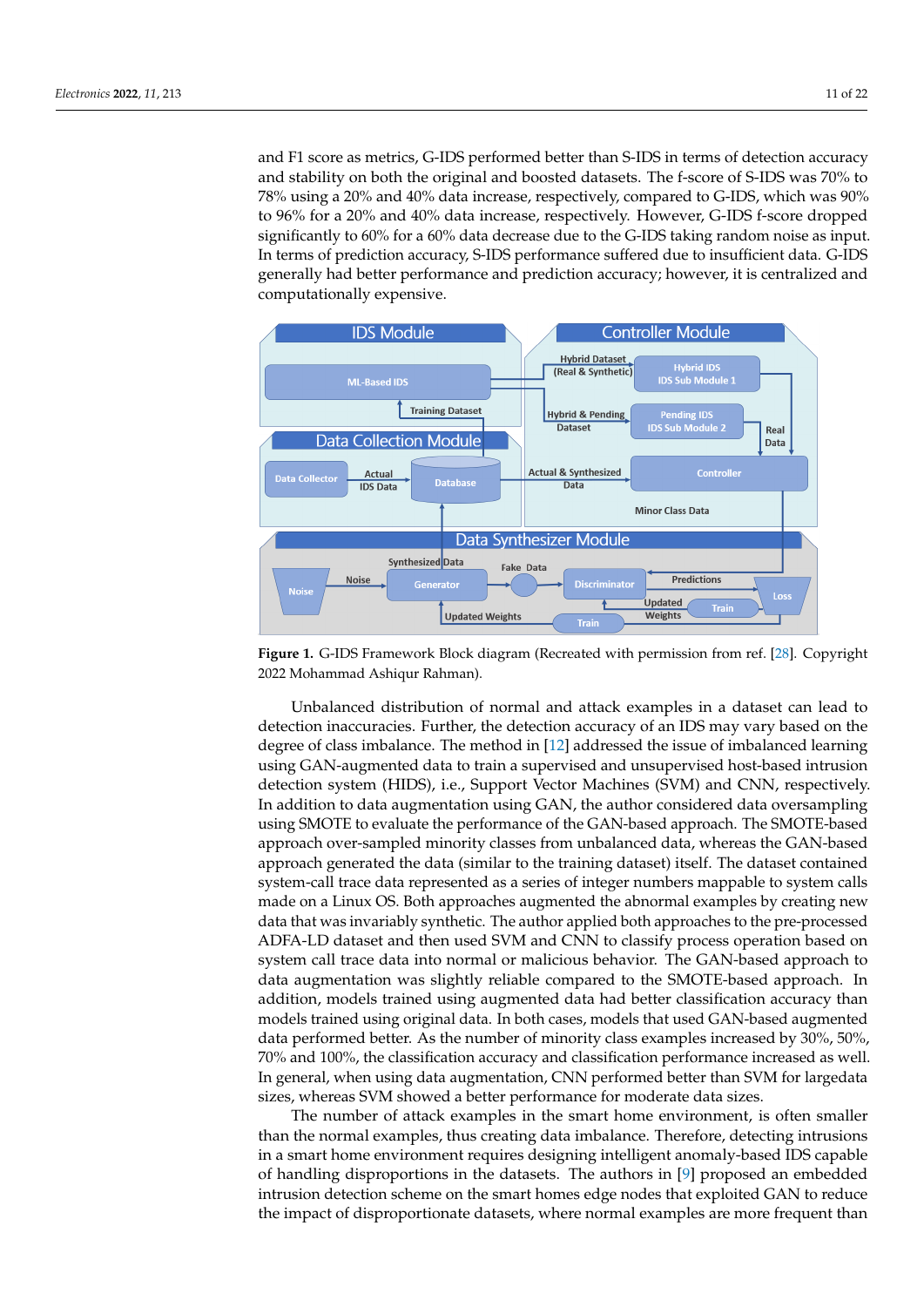attack examples, on the performance of the classifier. The authors used AC-GAN to generate synthetic data to balance the proportion of normal and attack examples in the UNSW-NB15 training dataset. The authors converted the network data into images prior to feeding the pre-processed data to the AC-GAN generator. In addition to a noise, the AC-GAN generator took the class label as input to generate synthesized data for the minority attack class. The authors then combined the synthesized data with the original data to train the classifier. The evaluation results showed that the proposed scheme, which included GAN-based data augmentation, improved the classifier precision for the minor attack class; the precision and recall of the anomaly detection was about 96% and 98%. However, when comparing the precision given the different categories of attacks, the precision of some of the attacks belonging to the majority class declined due to the low quality of the generated synthetic data.

#### **6. DDL Methods for Adversarial Learning**

#### *6.1. GAN-Generated Regular Network Traffic*

Training an anomaly-based intrusion detection system to detect intrusions in IoT environments is challenging due to the lack of sufficiently-large benign IoT data and the inability to collect IoT data from IoT devices directly due to high scalability and privacy restrictions. In addition, device disparity and activity scarcity make it harder to acquire reliable benign IoT data. The authors in [\[29\]](#page-21-7) addressed these issues by proposing a data aggregation and privacy preservation hierarchical approach in which a GAN and an AE cooperated to reconstruct IoT benign data for training a global anomaly-detection IDS and set of local anomaly-detection IDS implemented at the local gateways. The hierarchical method used local GANs implemented at the local IoT networks to generate benign data and a global GAN to reproduce the aggregated benign data, which is double the size of the real data in the local IoT networks. Each local IoT network consisting of a set of local IoT devices and their generated data are aggregated at the global level using a centralized controller. The data generation occurred at the local GANs. First, the generator, which consisted of sequential layers, took a Gaussian Noise with random dimension size as input and generated a series of random outputs. Next, the discriminator combined the generated sample with the benign local data. Then, the generator and discriminator, which had symmetrical structures, were trained simultaneously. Finally, the data from the local generators were aggregated at the centralized AE to reproduce new benign data to train the global AE model that was double the size of the local networks' training data. Figure [2](#page-12-0) shows the training map of the proposed hierarchical approach. The authors evaluated the proposed model GAN plus Autoencoder (GAN-AE) using the UNSW BoT-IoT dataset and two cases; the global model with all data and the local model with local data only. The GAN-AE model, global model, and local model outperformed four popular binary clustering approaches: one-class support vector machine (OSVM), isolation forest (IO), local outlier factor (LOF), and K-Means clustering. In particular, the GAN-AE, global model, and local model accuracy, precision, and recall were higher than 90%, with the global model outperforming the local model. However, the local model overfitting towards the local data was a drawback to the proposed approach, resulting in poor prediction accuracy of anomalies.

The study in [\[10\]](#page-20-8) provided a tool to solve small data challenges in machine learning, where it is difficult and time-consuming to collect a representative amount of ground truth data. The authors used GAN to augment sequential IoT data, i.e., time-based sensor readings for predictive maintenance, and generate synthetic household energy consumption data. The generated data was subjectively similar to the original data. Before applying the data to the GAN, the authors first converted the one-dimensional sequential data into twodimensional data by exploiting periodic behavior. This was necessary to exploit locality using the GAN and apply CNN methods. In doing so, they aimed at investigating if GAN with two-dimensional convolutions can generate one-dimensional sequential data to enable the use of sophisticated CNN methods such as sharing, pooling, and striding. However, the authors used a WGAN, adopted from the Keras WGAN implementation, instead of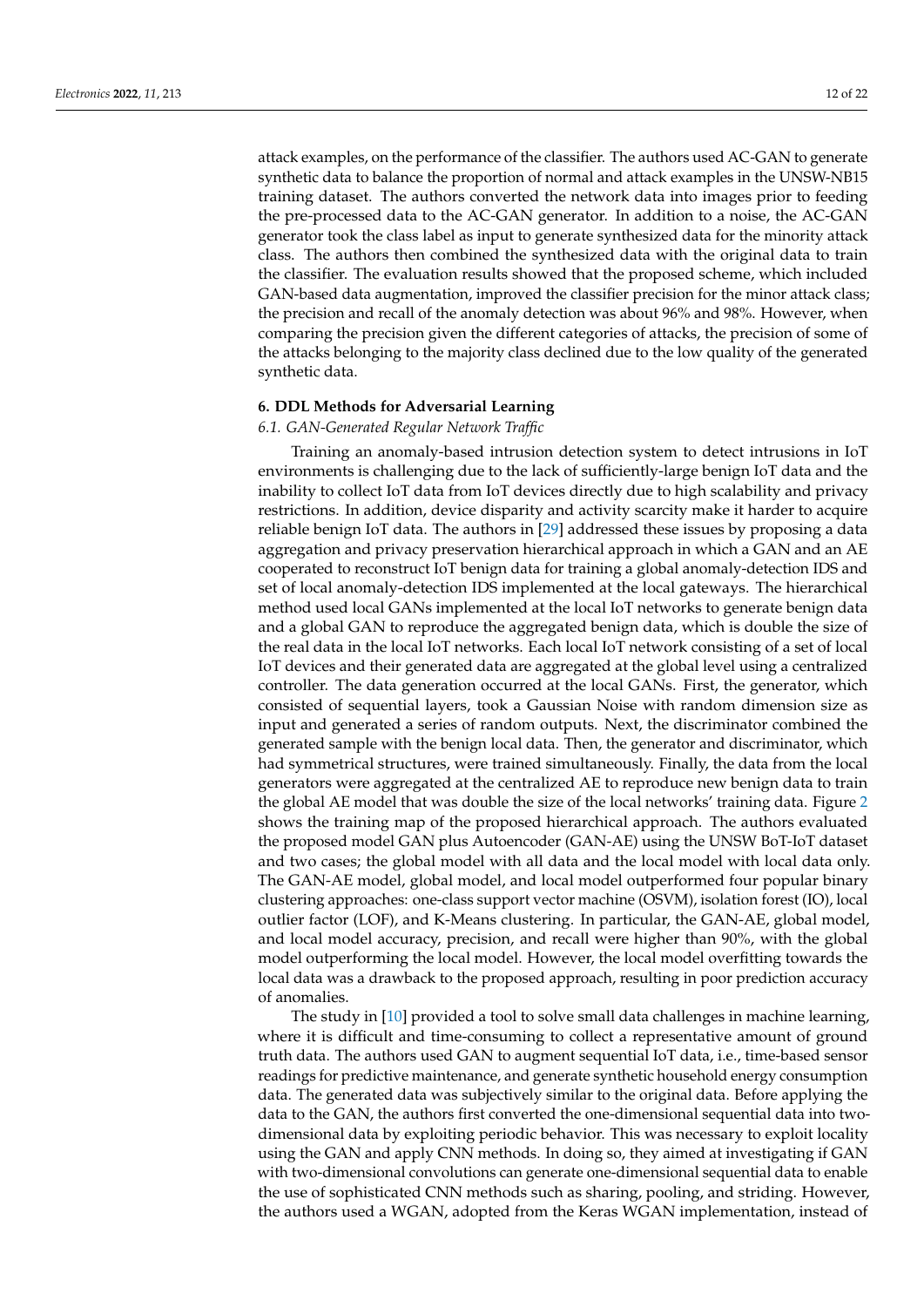a deep convolutional GAN (DCGAN) due to vanishing gradients during the training of the DCGAN and the replacement of the discriminator's transfer function with a gradient penalty. The authors trained two of the WGANs; each WGAN was able to generate an energy consumption heatmap similar to the real data. To evaluate the quality of the GANgenerated data, they designed an evaluation workflow where they trained the generator with a subset of all data and used the generator output to train the classifier. The classifier training and evaluation involved using fake and real data, respectively. The data set contains two classes; a minority and majority class comprised of energy consumption data with and without swimming pool data. Further, the authors combined the WGAN with a convolutional neural network (CNN) and labeled data. The quantitative evaluation using labels revealed that it is possible to generate sequential data from small ground truth data or noise with fixed output size based on data with unique representation. In addition, the evaluation revealed an almost perfect classification for the majority class, where f-score was 0.95–1. However, the minority class f-score was 0.31 indicating poor classification.

<span id="page-12-0"></span>

**Figure 2.** The Hierarchical Approach Training Map (Recreated with permission from ref. [\[29\]](#page-21-7). Copyright 2022 IEEE).

Historically, GANs are rooted in image recognition applications where they generate synthetic but realistic images from a given set of images as input. To generate realistic network traffic from GANs, the author in [\[14\]](#page-20-12) proposed a convolutional neural network GAN traffic generator, named PAC-GAN, to generate packet-level network traffic that adheres to network standards and protocols. The proposed network traffic generator used an encoding scheme to convert and map network traffic data into images using image-based matrix representations. The PAC-GAN generated realistic variants of different types of network traffic, such as ICMP pings, DNS queries, and HTTP get requests to transmit through real networks by learning and manipulating the byte values of data packets. The encoding scheme encoded the GAN-generated network traffic and the training network traffic using the  $n \times n$  matrix. Figure [3](#page-13-0) shows each packet byte value mapped to an individual pixel in the matrix. The author measured the generator's performance using success rate and byte error as metrics, where the success rate is the number of a successfully sent packet to the total number of packets generated by the PAC-GAN and the byte error is the number of the incorrectly generated packet byte values averaged over all generated packets. A successfully sent packet is a dispatched packet over the internet that generated a valid response. The proposed generator achieved up to 99% success rate for individual traffic types and 88% for different traffic mixes.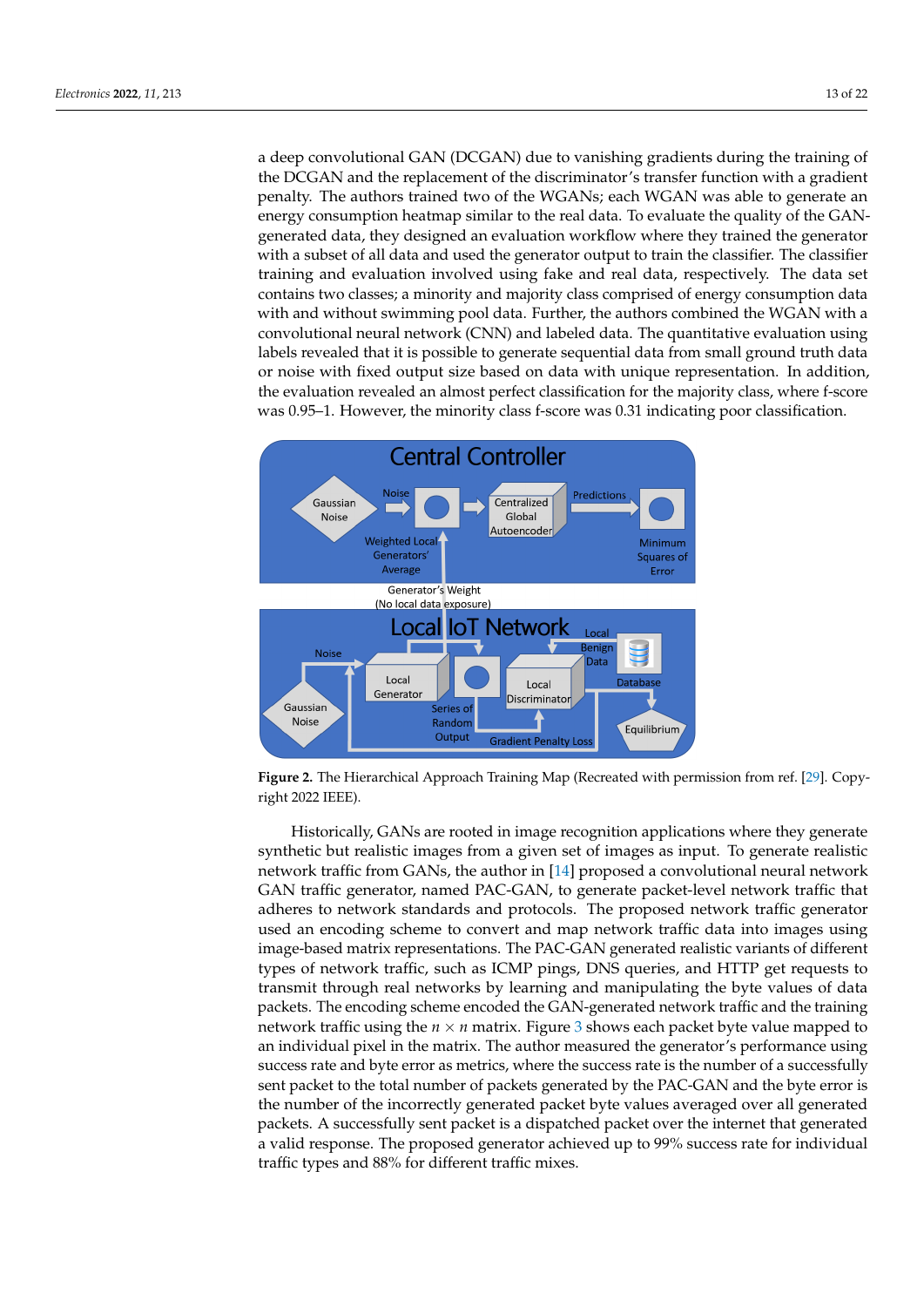<span id="page-13-0"></span>



**CNN Square Matrix** 

**Figure 3.** Mapping packet byte values into pixels (Recreated with permission from ref. [\[14\]](#page-20-12). Copyright 2022 IEEE).

Unlike the PAC-GAN method, the three synthetic flow-based network traffic generators based on the improved WGAN-GP proposed in [\[11\]](#page-20-14) indirectly generated new flowbased network traffic based on the CIDDS-001 dataset by learning from the characteristics of previously collected network traffic to mimic the traffic flow. Further, they transformed the categorical attributes of the network traffic, such as protocol, IP addresses, and ports, into continuous attributes for processing by the GAN using three different pre-processing strategies: numeric transformation, binary transformation, and embedding transformation. First, the numeric transformation strategy transformed the IP address and the ports into numerical values. Second, the binary transformation strategy transformed the IP addresses, ports, bytes, and packets categorical values into binary attributes. Finally, the embedded transformation strategy transformed the categorical values of IP addresses, ports, bytes, and packets into vectors or embeddings in an m-dimensional continuous feature space. Three methods based on WGAN-GP, numeric WGAN-GP (N-WGAN-GP), binary WGAN-GP (B-WGAN-GP), and embedding WGAN-GP (E-WGAN-GP) implemented the numeric, binary, and embedding transformation, respectively. Given the processed flow, the WGAN-GP with the two time-scale update rule generated new flow-based network traffic whose quality was evaluated by the authors using a domain knowledge checks method. Further, the authors derived several properties to assess whether the generated data are realistic. The evaluation results indicated the ability of the E-WGAN-GP and B-WGAN-GP methods to generate realistic traffic. On the contrary, the N-WGAN-GP did not generate convincing, realistic data. A limitation of the WGAN-GP methods was that they generated single flows instead of sequences of flows.

#### *6.2. GAN-Generated Network Intrusion Traffic*

In general, there is a need to evaluate the robustness of intrusion detection systems such as the AN-Intel-IDS and improve their detection. One way to achieve this is by designing malicious traffic that can evade detection in real-world attack scenarios. To that effect, adversarial learning using GANs, such as the framework of GANs in [\[27\]](#page-21-5), called IDSGAN, performed adversarial black-box attacks to deceive the IDS and to evade detection by generating new malicious traffic based on the original attack traffic. For example, the IDSGAN generated adversarial attacks based on the NSL-KDD by modifying the nonfunctional features in the original attack traffic that enabled it to deceive and bypass the IDS and launch an actual attack. The IDSGAN consisted of a generator, discriminator, and black-box IDS. Similar to [\[11\]](#page-20-14), the authors used Wasserstein GAN to create the IDSGAN where the discriminator learned from a black-box IDS that mimicked a real IDS to ensure convergence and instability of the GAN. In addition, the generatorproduced a restricted form of adversarial malicious traffic by modifying limited features to ensure the validity of the generated adversarial traffic when launching a network attack in reality. shows the training of the IDSGAN framework. The authors evaluated the capacity and generality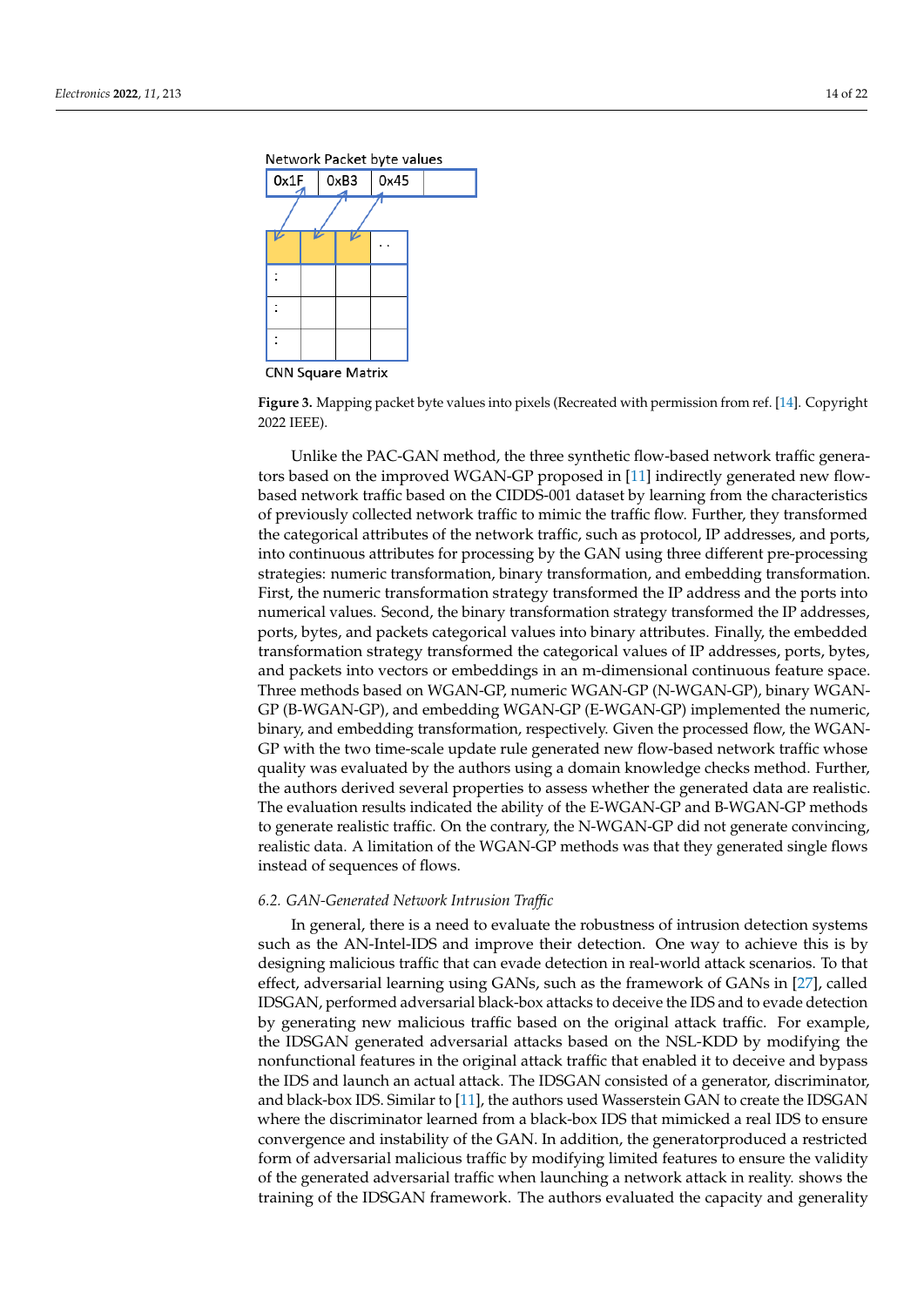of IDSGAN against seven black-box IDS models they formed using different machine learning algorithms and trained using training sets based on the NSL-KDD dataset before the models generated adversarial attacks. Further, they used detection rate (DR) (number of correctly detected attacks divided by the number of all attacks) and evasion increase rate or EIR (one minus the adversarial detection rate divided by the original detection rate) as metrics. Further, they set the goal of the IDSGAN optimization such that a low detection rate and higher evasion increase rate were desirable. The evaluated IDSGAN had a good capacity generating adversarial malicious network traffic resulting in a very low detection rate for the black-box IDS. For non-modified adversarial malicious data, the IDSGAN maintained its evasion capacity.

Focusing on labeled data scarcity or sparsity and cost of data collection and labeling, the authors in [\[30\]](#page-21-8) proposed the use of adversarial domain adaptation that leveraged GANs to transfer the knowledge gained from a domain with an adequate and existing training dataset to related but different domains with limited or no new training dataset, for example, transferring knowledge from the traditional network domain to the IoT domain. Figure [4](#page-14-0) shows the architecture of the GAN-based domain adaptation (DA) or GAN-DA framework.

<span id="page-14-0"></span>

**Figure 4.** GAN-based Domain Adaptation (Recreated with permission from ref. [\[30\]](#page-21-8). Copyright 2022 Ankush Singla).

Apart from creating a domain invariant mapping between the two datasets, the proposed approach was feature-independent, i.e., it was applicable irrespective of the similarity or differences of the feature spaces of the source and target datasets. In addition, it was universal. Thus, it enabled the re-purposing of deep learning models in the target environment to operate in another environment that used similar data but different data representation using small labeled data from the target environment. Further, it reduced the large amount of labeled data required to train deep learning classifiers. The authors evaluated the proposed approach using publicly available network intrusion detection (NID) datasets and two scenarios where the source and target datasets had the same feature space (homogeneous DA where data was collected from devices using the same communication protocol). The source and target datasets had a different feature space (heterogeneous DA where data was collected from different types of devices using different protocols), respectively. Further, they used the same dataset, which they split into two parts to account for the source and target datasets, for the homogeneous scenario and two different datasets; one for the target and the other for the source, for the heterogeneous scenario. The proposed approach outperformed the base case, where the authors used the target dataset to train the deep learning model. The fine-tuning approach for a small dataset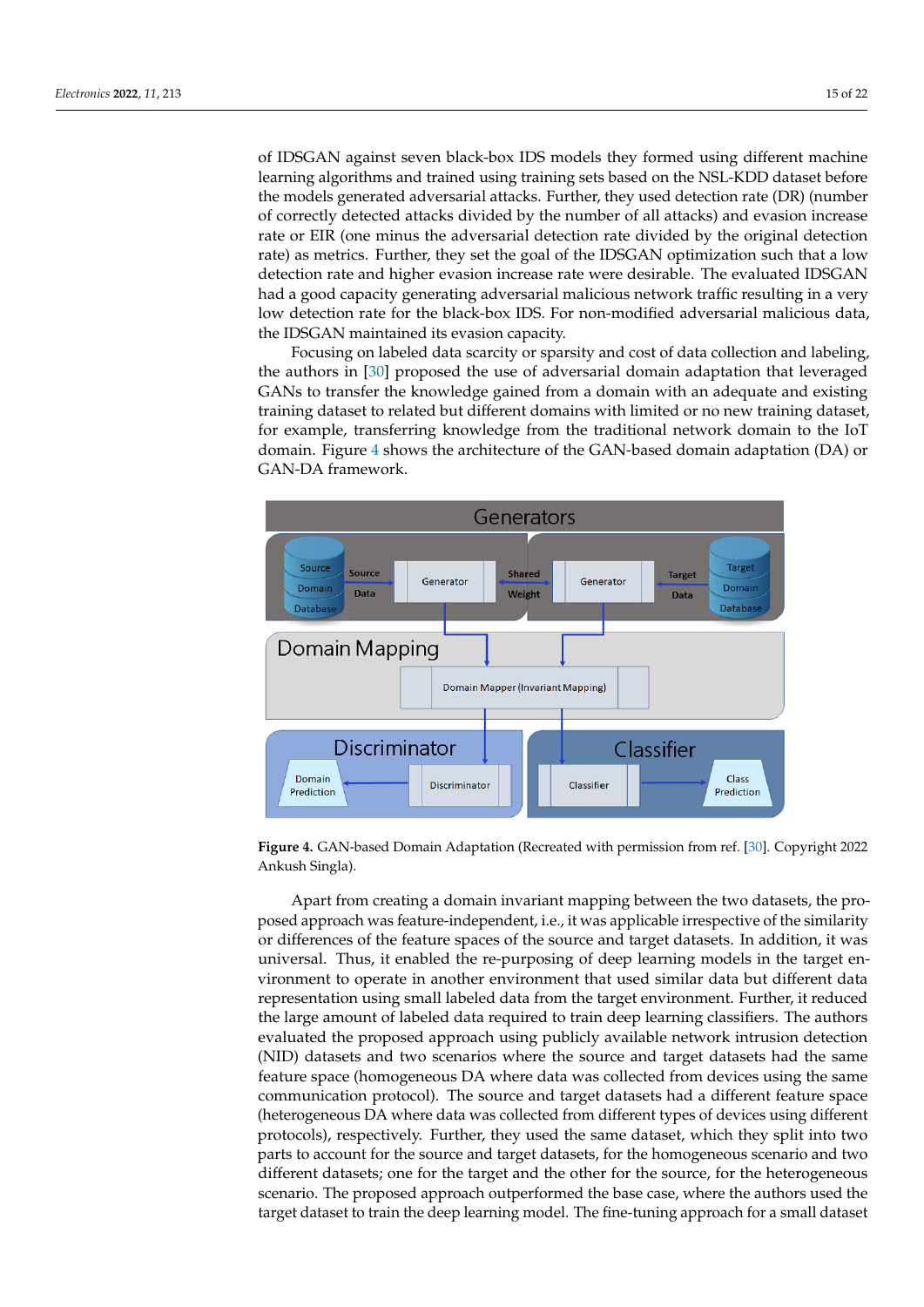was better in terms of deep learning classification accuracy. The authors used the accuracy and f-score metrics when the source and target dataset had similar features and the f-score only when the features were different. As the number of samples increased, the GAN-DA approach performed better than the base and fined-tuned approaches. However, one issue with the proposed approach was the requirement to use the source and the target datasets, which is challenging to maintain when the source and target data collectors are different.

Similar to the IDSGAN framework, the synthetic GAN (SynGAN) framework in [\[31\]](#page-21-9) used WGAN-GP to address the complexity and high quality of the generated synthetic network flow. However, unlike IDSGAN, which focused on generating synthetic normal flow, SynGAN applied the WGAN-GP to generate synthetic network attacks using NSL-KDD and CICIDS2017 public datasets. The authors used the two public datasets to measure the quality of the generated synthetic packets using a similarity index, i.e., the similarity between the synthesized and real network packets and the DDoS family of attacks to evaluate the SynGAN framework. The SynGAN framework consisted of three modules: the generator, the discriminator, and the evaluator. The authors used the Gradient Boosting as the evaluator. While the GAN discriminator differentiated between actual and artificial attacks, the evaluator differentiated between actual and artificial packets using a quality measure based on the root mean square error. The preliminary evaluation showed that the SynGAN framework could generate high-quality adversarial attacks with a root mean square error of 0.10, indicating that the proposed framework was incapable of distinguishing between actual and synthesized attacks.

The authors in [\[32\]](#page-21-10) focused on efficiently generating adversarial examples with high perceptual quality using a GAN that accelerated adversarial training as defenses. They proposed adversarial GAN (AdvGAN), a conditional adversarial network similar in paradigm to GAN, that once trained instantly generated perturbations for any instances without the need to access the model. The generator of the AdvGAN was a feed-forward network that generated perturbations to create adversarial examples, whereas the discriminator ensured that the generated examples were realistic. Figure [5](#page-16-1) shows the AdvGAN overall architecture. The authors evaluated the AdvGAN using both semi-whitebox and blackbox attack settings. There was no need to access the original target model after training the generator in the semi-whitebox attack settings. However, the authors trained a distilled model in blackbox attack settings and optimized the generator. Given different target models and state-of-the-art defenses, the AdvGAN had a higher success rate than other attacks using the MNIST and CIFAR-10 datasets for both attack settings. For example, using the MNIST dataset, the accuracy of the AdvGAN was 92.76% and 88.93% for the blackbox and semi-whitebox settings, respectively. Further, the generated attack instances were closer to the actual attack instances, and the generation process was efficient.

Rather than emulating malicious traffic to evade detection, a GAN can emulate normal traffic to bypass detection. In addition to generating adversarial malicious traffic to evade detection, a GAN can generate network traffic to mimic traffic of a legitimate application to evade detection, thus enabling the malware to adapt to the behavior of the IDS. To that extent, the authors in [\[34\]](#page-21-12) used GANs, where the generators and discriminators were recurrent neural networks (RNN) to modify the network behavior of a real malware to mimic the behavior of Facebook chat network traffic. Their primary purpose was to create malware that can avoid detection by ML-based intrusion prevention systems (IPS) that exploit behavioral characteristics to detect malware. The authors used a threat model to demonstrate their approach that consisted of three components: detector, malware, and server. They deployed the GAN and malware in their laboratory local network, IPS in the router, and the server in the cloud. For each flow, the GAN modified the timing, duration, and request size. The adapted malware was tested if it was being blocked, and the GAN loss was fed back to the GAN. The malware and the blocking of the malware were real.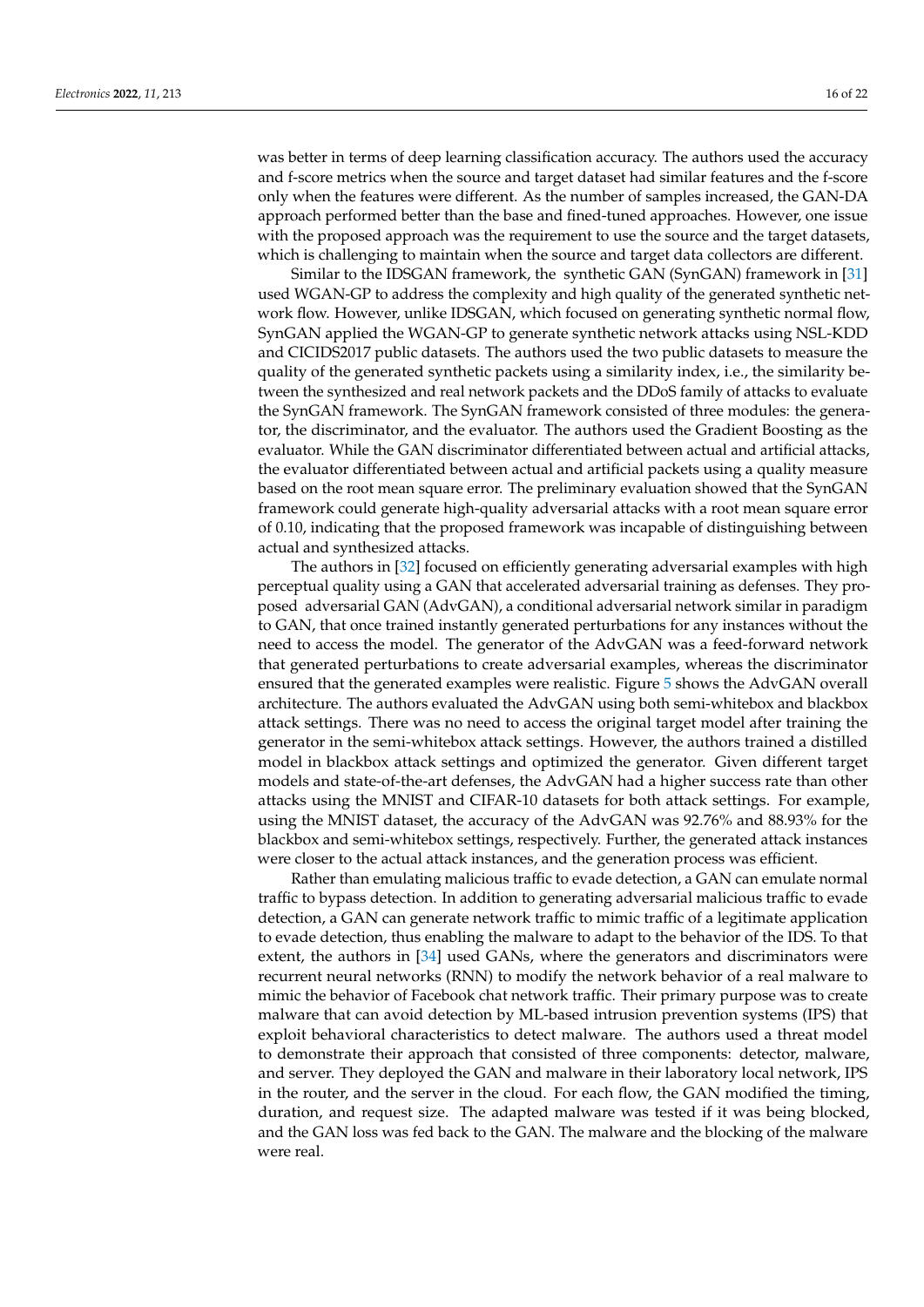<span id="page-16-1"></span>

**Figure 5.** AdvGAN Architecture (Recreated with permission from [\[32\]](#page-21-10). Original is copyrighted with the International Joint Conferences on Artificial Intelligence (IJCAI), 2018. All rights reserved).

Using 217 network flows from normal traffic and training the GAN 400 times, the authors reported a drop in the blocking percentage to zero using enough numbers of epochs and a relatively small dataset, signaling a successful malicious action and the ability of the GAN to modify the malware traffic to avoid detection. The GAN was able to unblock 63.42% of the actions and allow 36.58% of the traffic to go undetected. However, the proposed method operated at the flow level rather than the packet level, and the improvement in the GAN performance was mainly attributed to additional training rather than data augmentation.

## <span id="page-16-0"></span>**7. Hybrid DDL Methods**

IoT traffic flow is bidirectional; therefore, methods for generating IoT synthetic data for training IoT intelligent IDS must consider bidirectional flow generation and the relationship between packet-level and flow-level features. The flow is composed of individual packets; thus, the packets' sizes are closely related to the flow duration. To this purpose, the author in [\[17\]](#page-20-16) leveraged GAN to generate bidirectional flow that mimicked the bidirectional flow generated by actual IoT devices to train and test intelligent IoT IDS that used a set of sparse autoencoders; unsupervised neural networks. Unlike most of the surveyed synthetic data generation methods, which generated either packet-level features or flowlevel features, the proposed generator created packet-level features while implicitly learning to comply with the flow-level characteristics to generate synthetic data that looks realistic. The flow-level features included packets' ordering, the total number of packets, and the total duration of the flow (total number of bytes). In contrast, features related to the packet-level included the packets' sizes. In general, packet-level features are describable using different fields of the network layer and the transport layer headers. The generated synthetic bidirectional flow consisted of a sequence of packets and their duration value. The trained generators using Autoencoder/WGAN with weight clipping(WGAN-C) model generated the sequence of packets. The trained mixture density networks (MDN), which took the generated packets sequence as input, determined their duration. The author used the WGAN to overcome the issues of GAN generating a sequence of categorical data, i.e., a sequence of packet sizes. The WGAN first converted the sequence of categorical data into a latent vector in a continuous space using the autoencoder and then trained the WGAN on the generated latent space to decode latent vectors into realistic sequences. Further, the author assessed the quality of the synthetic bidirectional flow by comparing the distribution of the duration of the synthetic bidirectional flow with that of the actual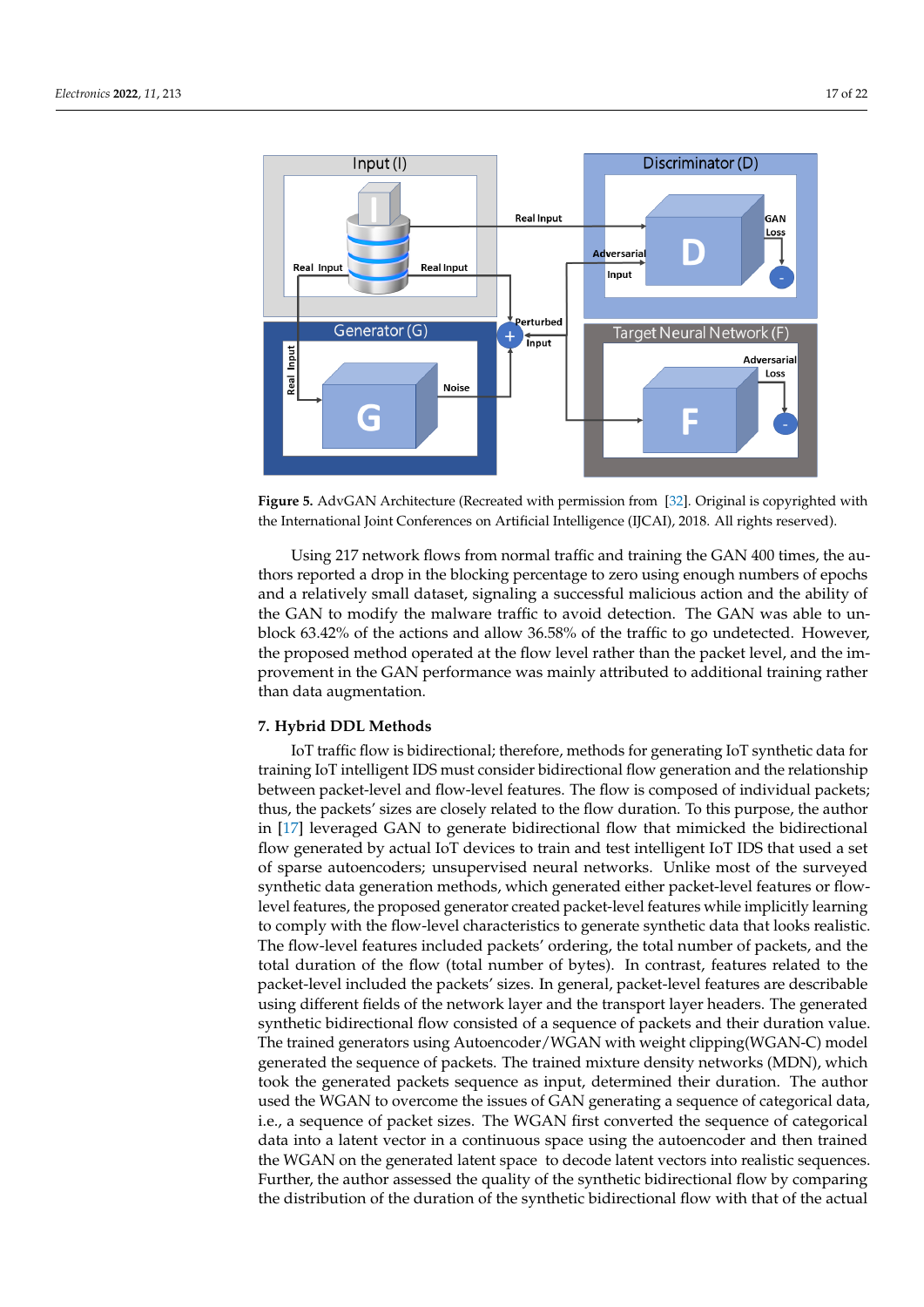bidirectional flow and the sequence of packets sizes by using a Google Home Mini Show. The generated data are of quality if their duration is close to the duration of the real bidirectional flow. In both cases, the generated flow had a duration close to the real flow indicating the generated synthetic bidirectional flow was of high quality.

While the G-IDS framework in [\[28\]](#page-21-6) focused on solving the imbalanced or missing data using adversarial learning, the network intrusion detection (NID) framework in [\[33\]](#page-21-11) focused on solving the small and imbalanced dataset challenges using statistical learning and adversarial learning. The NID framework tackled both data scarcity and data imbalance by incorporating adversarial learning with statistical learning and exploiting learning using a data augmentation module (DA) consisting of a probabilistic generative model (PGM) and GAN. While the probabilistic model estimated the data feature distribution and generated synthesized intrusions using Monte Carlo methods, the deep generative neural network (DGNN) created high-quality intrusions by augmenting the synthesized data with actual data to provide high-quality training data. In addition, the PGM model initialized the DGNN, thus enabling it to converge on limited intrusion data. Figure [6](#page-17-1) shows the structure of the DA module. The DA module enabled the NID framework to detect intrusions in small datasets. The authors used a GAN, which augmented the limited intrusion data, to adversarially train the DGNN and then evaluated the DA-enhanced NID using the KDD Cup 99 dataset against existing learning-based IDS, which included support vector machine (SVM), classical logistic regression (LR), and advanced DNN. The proposed NID framework outperformed the existing IDS, given accuracy, precision, recall, and f-score as metrics.

<span id="page-17-1"></span>

**Figure 6.** DA Module Structure (Recreated with permission from ref. [\[33\]](#page-21-11). Copyright 2022 He Zhang).

#### <span id="page-17-0"></span>**8. Analysis and Discussion**

In this section, we summarize our analysis and provide a classification of the surveyed methods and techniques. Our initial focus was to categorize the surveyed DDL methods and techniques into data augmentation and data generation based on the class of problem they are attempting to solve and into adversarial and non-adversarial learning based on their learning approach (see Table [2](#page-6-1) for data-driven learning classification scheme). However, some techniques or methods tackle more than one problem, e.g., data augmentation and data generation, and employ two or more learning approaches, e.g., adversarial learning and non-adversarial learning. Table [2](#page-6-1) lists several examples of these methods, such as the GAN-2CNN, G-IDS, GAN-SMOTE, GAN-based DA, PAV-GAN, and NID Framework, which address two classes of data problems, and the GAN-AE method, which considers solving three classes of data problems. The NID framework address two data problems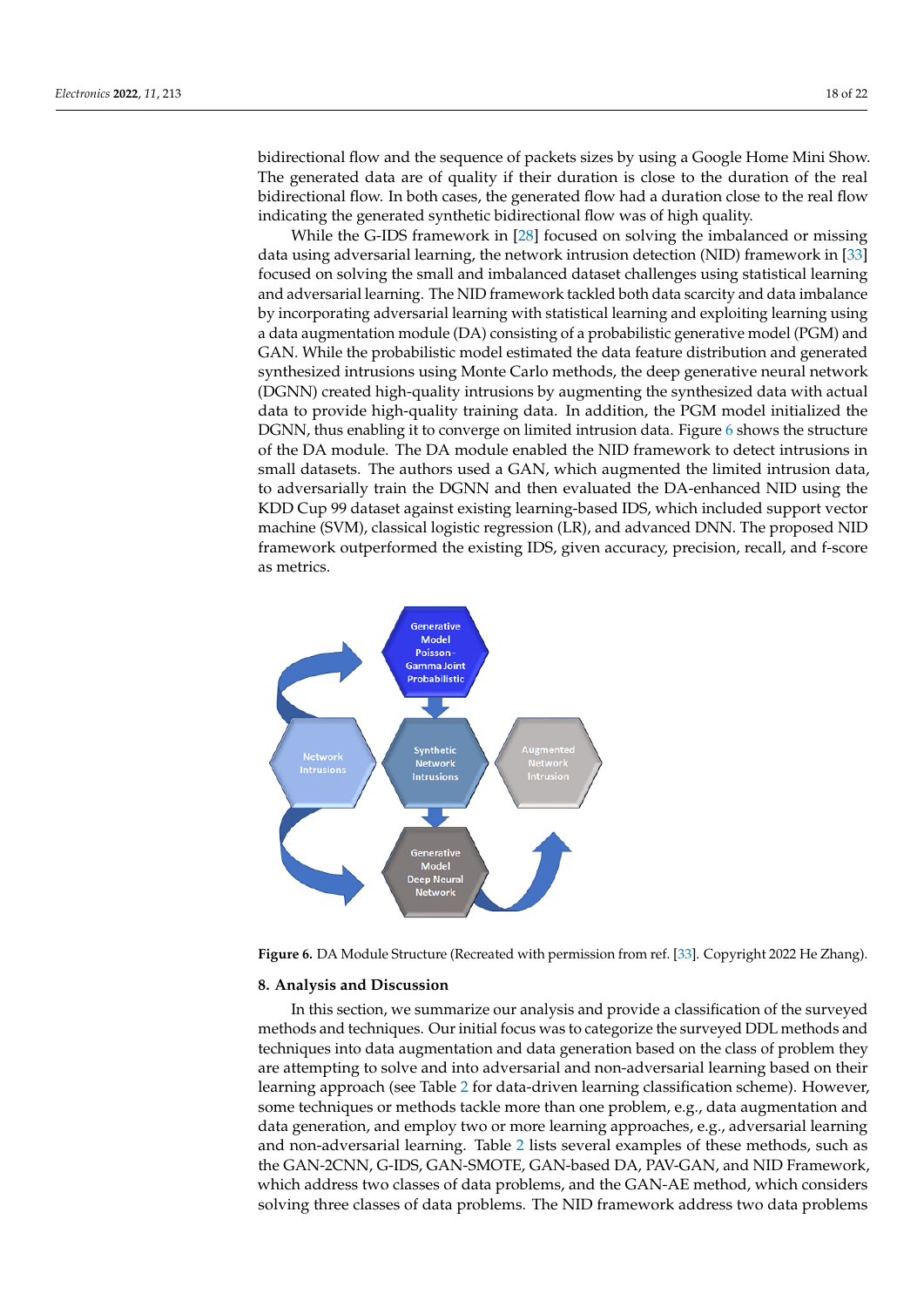and employ four different learning approaches: imbalanced learning, adversarial learning, statistical learning, and exploiting learning. Table [1](#page-6-0) lists and describes these learning approaches and others mentioned in this study. In addition to data generation and data augmentation problems, some methods consider preserving data privacy, such as GAN-AE, and data adaptation, such as the GAN-based DA. Most of the methods have applications in network-based intrusion detection and fewer in IoT-based intrusion detection. Other methods have applications in cyber-physical systems security, defensive security, offensive security, and predictive maintenance of smart systems. While most of the methods focus on generating uni-directional flow-level or packet-level network traffic, the bidirectional GAN can generate bidirectional flow. Table [3](#page-7-0) provides a subgroup analysis based on the evaluation results of the DDL methods and Table [4](#page-8-1) summarizes the advantages and disadvantages of these methods.

Most of the studies presented in this paper focused on evaluating the data augmentation and generation methods using models trained on data augmented or generated by these methods compared to other state-of-the-art data augmentation and generation methods, ML and DL algorithms, or both. Further, most studies noted that the generated data, which resembled real data, is of good quality. However, few studies like the study in [\[11\]](#page-20-14) assessed the quality and realism of the generated data using derived properties. Inevitably, there is a need to create standard metrics or develop a standard methodology to evaluate the quality of augmented and generated data. Furthermore, most studies evaluated the DDL methods using standard machine learning metrics, such as accuracy, precision, recall, and f-score.

On the other hand, few studies reported on the ROC metric, and others used specific metrics such as capacity, generality, detection rate, evasion increase rate, and percentage of unblocking actions. While these standard and specific metrics are essential to assess the performance of the proposed methods or approaches, there is a need to assess the sensitivity (true-positive rate) and specificity (false-positive rate) to indicate whether there was a significant improvement in the detection rate. In general, accuracy, precision, and recall metrics are not always a good indication of the models' performance.

Further, except for the study in [\[34\]](#page-21-12), most of the studies assumed that the improvement in the performance of the proposed method was due to data augmentation or generation as opposed to the amount of training and model parameters. Data generation and augmentation methods invariably increase the computational cost. Nonetheless, some studies did not consider evaluating the proposed methods based on their execution time and computational overhead. Finally, most studies used static training, where models trained using publicly available data. Since public data are often static and prone to obsolesce, it is essential to consider dynamic learning and train models that consider the dynamic aspect of the data to augment or generate new data for imbalanced and adversarial learning.

#### <span id="page-18-0"></span>**9. Challenges and Open Research Issues**

Generative models such as GANs are predominant in the field of image recognition. As such, they are more suited for discrete data generation. However, to extend their use beyond image recognition to other fields such as networking, GANs must have the capability to deal with categorical data such as IP addresses in addition to continuous data. Therefore, transforming network flow that contains categorical data into continuous value must occur before adversarial learning or imbalanced learning using generative models occurs. The authors in [\[11\]](#page-20-14) proposed the use of three different prepossessing approaches for generating network flow. Others, such as the authors in [\[14\]](#page-20-12), proposed a network encoding scheme to map network traffic from categorical format to image-based matrix representation.

Despite these transformation and mapping efforts, generating significant and realistic network traffic using cost-effective means remains challenging. When generating network traffic, it is essential to consider the traffic level. While some approaches generate network traffic at the flow level, others generate network traffic at the packet level. A better approach is to generate flow-based and packet-based traffic. To that extent, very few approaches,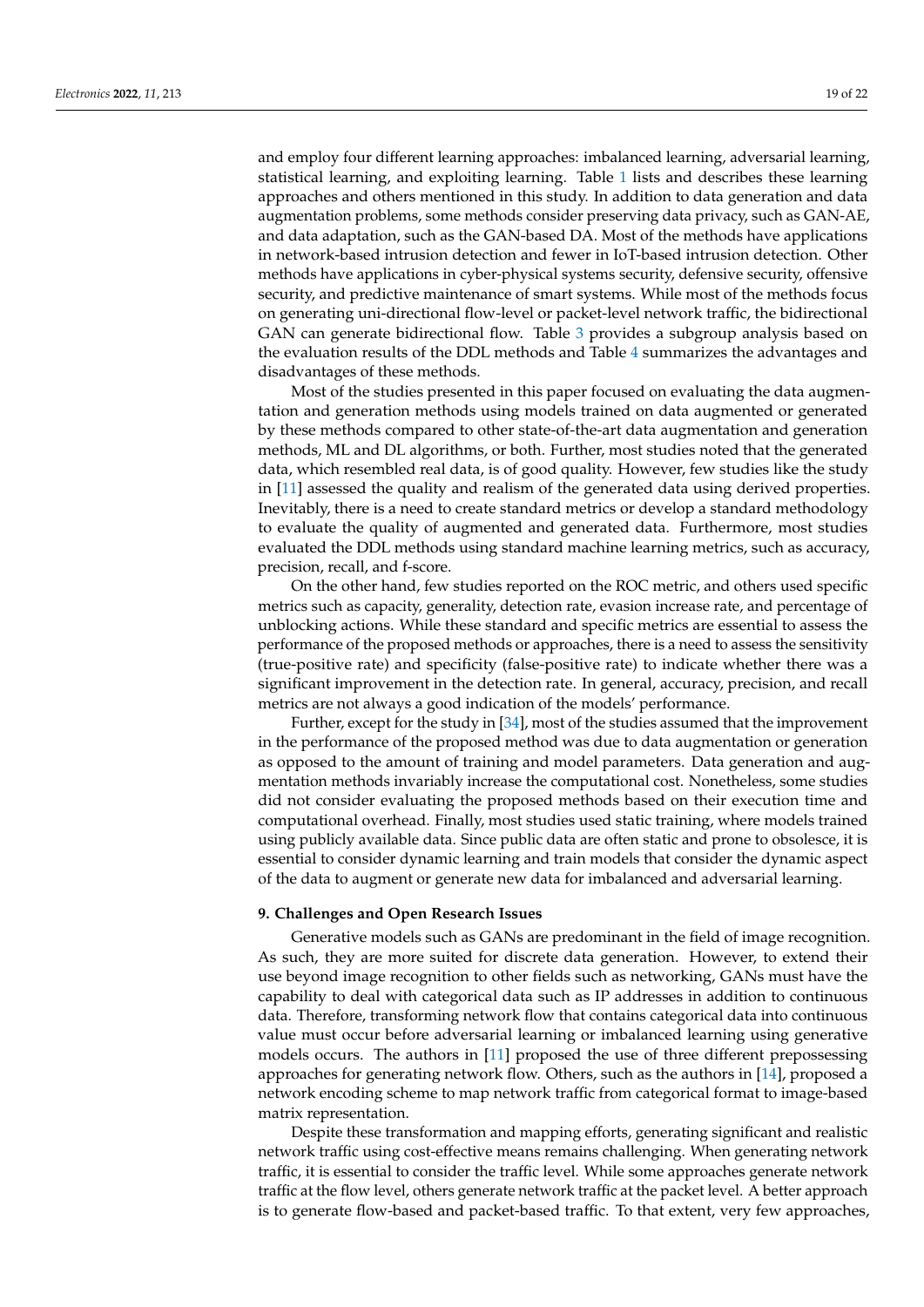such as the Bidirectional GAN in [\[17\]](#page-20-16), generated packet-level traffic and ensured that the generated traffic complies with the flow-level characteristics. Therefore, developing generative models that can exploit the relationship between flow-level and packet-level is an open research issue. Likewise, generating a sequence of flows instead of a single flow and generating bidirectional traffic for training IoT-based IDS is equally essential.

Evaluating GANs and assessing their data realism is challenging. However, the majority of GANs evaluation methods, both quantitative and qualitative, apply to image data [\[3\]](#page-20-2). Hence, developing methods for evaluating the performance of GANs and their variants for network data or non-imagery data are open for research. Another open issue to consider is defining metrics to evaluate GANs and their variants and assessing the authenticity and realism of the generated data. Current metrics exist at the individual GAN level, which makes it difficult to compare and assess different GANs [\[17\]](#page-20-16). Hence, there is a need to define standard metrics to assess the realism of the generated data. Furthermore, when considering generative models in networking, assessing data realism at a granular level, i.e., packet-level and flow-level, and assessing the generated data quality using comprehensive metrics are open questions. The generalization of generative models is an open research question. The initial intuition is to develop GANs that can adapt and transfer their knowledge from one domain of application to another similar yet different domain, e.g., from network-based intrusion detection to IoT-based intrusion detection. Moreover, developing generative models that consider bidirectional traffic generation is equally important.

## <span id="page-19-0"></span>**10. Conclusions and Future Work**

This paper presented an overview of various data augmentation and data generation methods for imbalanced and adversarial learning. The reason for augmenting data include but are not limited to small ground truth data, lack of attack data, preventive maintenance data, sensitive data, and data privacy. On the other hand, data generation is essential for adversarial learning, transfer learning, and deceptive learning. Further, the paper focused on the most recent research work published in the last three to four years and analyzed the findings using qualitative analysis. It used rapid review, structured reporting, and subgroup analysis, which narrowed the pool of selected publications to those which covered non-traditional ML/DL data augmentation and generation methods for training anomaly-based intelligent intrusion detection systems for detecting intrusions in traditional network and emerging fields of IoT, cybersecurity, and smart homes. Hence, it is limited in scope. This paper provided classification and a comparison of the reviewed methods and their implementing models and discussed their advantages and disadvantages to report findings. In addition, it introduced open issues and research challenges with a specific focus on categorical data mapping and transformation, evaluating and assessing generative models, generating packet-level and flow-level traffic, and bidirectional traffic. Most studies used standard machine learning metrics or domain-specific metrics to assess the augmented or generated data quality; there is a lack of standard data quality metrics and methodologies to assess the quality of the data. In addition, some studies were missing analysis on time and computational complexity, and communication overhead. In the future, we are planning to verify the outcome of this study using a systematic review and meta-analysis. Additionally, we plan to increase the scope of the systematic review to include network traffic transformation and mapping methods, and GANs variants for generating adversarial non-imagery examples.

**Author Contributions:** Conceptualization, G.A., J.W. and D.B.R.; methodology, G.A., J.W. and D.B.R.; investigation, G.A., J.W., D.B.R. and A.R.; resources, D.B.R. and A.R.; writing—original draft preparation, G.A. and J.W.; writing—review and editing, G.A., J.W., D.B.R. and A.R.; supervision, D.B.R.; project administration, D.B.R. and A.R.; funding acquisition, D.B.R. All authors have read and agreed to the published version of the manuscript.

**Funding:** This research was funded in part by the DoD Center of Excellence in AI and Machine Learning (CoE-AIML) at Howard University under Contract Number W911NF-20-2-0277 with the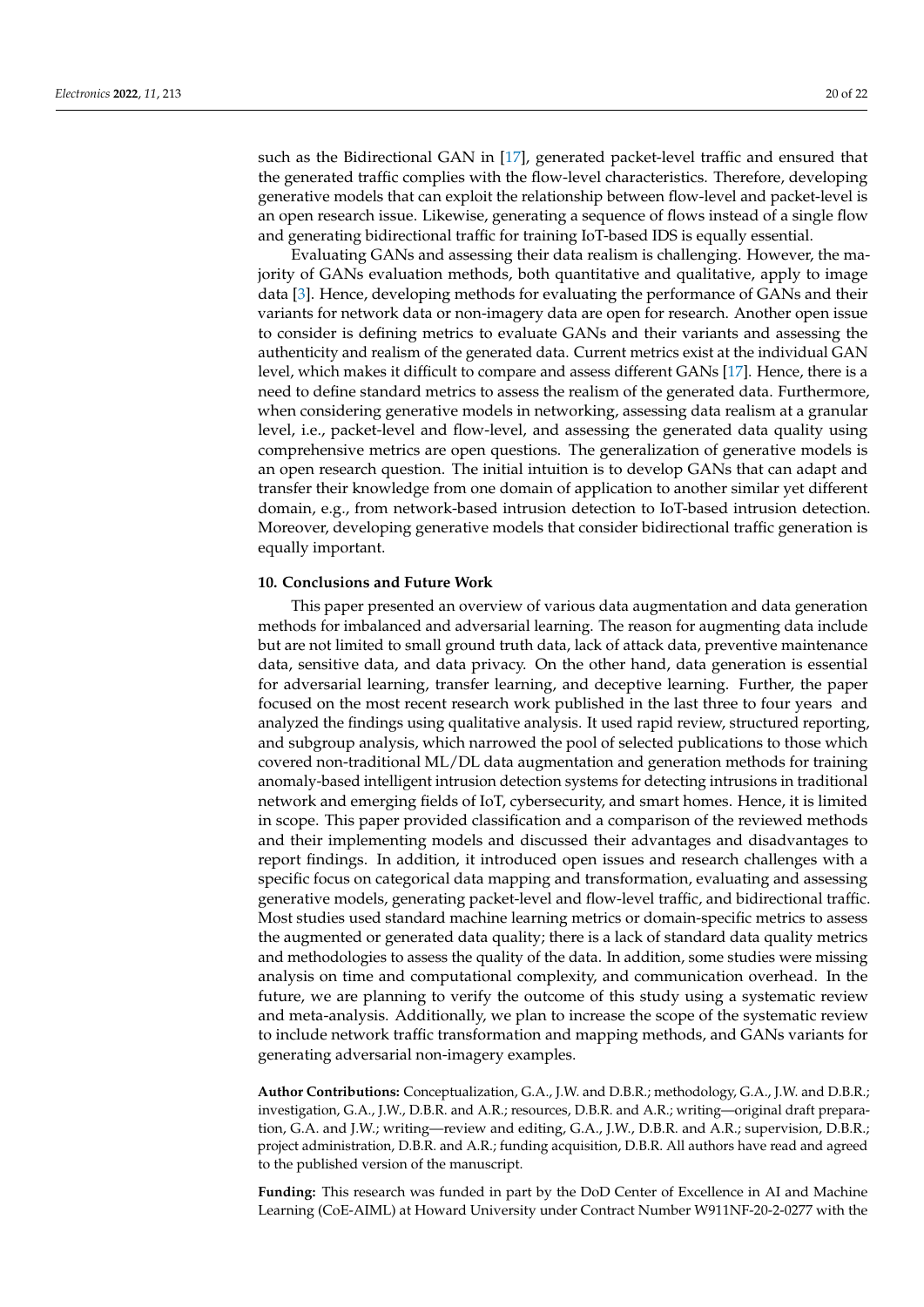U.S. Army Research Laboratory, by the Microsoft Research and by the US National Science Foundation under the grant number 1828811 and CNS/SaTC 2039583. However, any opinion, finding, and conclusions or recommendations expressed in this document are those of the authors and should not be interpreted as necessarily representing the official policies, either expressed or implied, of the funding agencies.

**Acknowledgments:** We thank the Multidisciplinary Digital Publishing Institute (MDPI) for the opportunity to publish our work and for their generous support.

**Conflicts of Interest:** The authors declare no conflict of interest.

# **References**

- <span id="page-20-0"></span>1. Johnson, J.; Khoshgoftaar, T. Survey on deep learning with class imbalance. *J. Big Data* **2019**, *6*, 27. [\[CrossRef\]](http://doi.org/10.1186/s40537-019-0192-5)
- <span id="page-20-1"></span>2. Mohammadi, B.; Sabokrou, M. End-to-End Adversarial Learning for Intrusion Detection in Computer Networks. In Proceedings of the 2019 IEEE 44th Conference on Local Computer Networks (LCN), Osnabrueck, Germany, 14–17 October 2019; IEEE: New York, NY, USA, 2019; pp. 270–273, ISSN 0742-1303.
- <span id="page-20-2"></span>3. Navidan, H.; Moshiri, P.F.; Nabati, M.; Shahbazian, R.; Ghorashi, S.A.; Shah-Mansouri, V.; Windridge, D. Generative adversarial networks (GANs) in networking: A comprehensive survey & evaluation. *Comput. Netw.* **2021**, *194*, 108–149.
- <span id="page-20-4"></span>4. Berg, A.; Felsberg, M.; Ahlberg, J. Unsupervised adversarial learning of anomaly detection in the wild. In Proceedings of the 24th European Conference on Artificial Intelligence-ECAI 2020, Santiago de Compostela, Spain, 31 August–2 September 2020; IOS Press: Amsterdam, The Netherlands, 2020; pp. 1002–1008.
- <span id="page-20-5"></span>5. Wong, S.; Gatt, A.; Stamatescu, V.; McDonnell, M. Understanding Data Augmentation for Classification: When to Wrap? In Proceedings of the 2016 International Conference on Digital Image Computing: Techniques and Applications (DICTA), Gold Coast, QLD, Australia, 30 November–2 December 2016; IEEE: New York, NY, USA, 2016; pp. 1–6, ISSN 978-1-5090-2896-2.
- <span id="page-20-6"></span>6. Ekbatani, K.; Pujol, O.; Segui, S. Synthetic Data Generation for Deep Learning in Counting Pedestrians. In Proceedings of the 6th International Conference on Pattern Recognition Applications and Methods-ICPRAM, Porto, Portugal, 24–26 February 2017; Science and Technology Publishing: Setubal, Portugal, 2017; pp. 318–323, ISSN 2184-4313.
- <span id="page-20-7"></span>7. Seffens, W.; Evans, C. Machine Learning Data Imputation and Classification in a Multicohort Hypertension Clinical Study. *Bioinform. Biol. Insights* **2015**, *9*, 43–54. [\[CrossRef\]](http://dx.doi.org/10.4137/BBI.S29473) [\[PubMed\]](http://www.ncbi.nlm.nih.gov/pubmed/27199552)
- <span id="page-20-10"></span>8. Lee, J.; Park, K. GAN-based imbalanced data intrusion detection system. *Pers. Ubiquit. Comput.* **2021**, *25*, 121–128. [\[CrossRef\]](http://dx.doi.org/10.1007/s00779-019-01332-y)
- <span id="page-20-3"></span>9. Yuan, D.; Ota, K.; Dong, M.; Zhu, X.; Wu, T.; Zhang, L.; Ma, J. Intrusion detection for smart home security based on data augmentation with edge computing. In Proceedings of the ICC 2020, 2020 IEEE International Conference on Communications (ICC), Dublin, Ireland, 7–11 June 2020; IEEE: New York, NY, USA, 2020; pp. 1–6, ISSN 1938-1883.
- <span id="page-20-8"></span>10. Tschuchnig, M.E.; Ferner, C.; Wegenkittl, S. Sequential IoT data augmentation using generative adversarial networks. In Proceedings of the ICASSP 2020, 2020 IEEE International Conference on Acoustics, Speech and Signal Processing (ICASSP), Barcelona, Spain, 4–8 May 2020; IEEE: New York, NY, USA, 2020; pp. 4212–4216, ISSN 2379-190X.
- <span id="page-20-14"></span>11. Ring, M.; Schlör, D.; Landes, D.; Hotho, A. Flow-based network traffic generation using generative adversarial networks. *Comput. Secur.* **2019**, *82*, 156–172. [\[CrossRef\]](http://dx.doi.org/10.1016/j.cose.2018.12.012)
- <span id="page-20-9"></span>12. Kim, K. GAN based augmentation for improving anomaly detection accuracy in host-based intrusion detection systems. *Int. J. Eng. Res. Technol.* **2020**, *13*, 3987. [\[CrossRef\]](http://dx.doi.org/10.37624/IJERT/13.11.2020.3987-3996)
- <span id="page-20-11"></span>13. Leevy, J.L.; Khoshgoftaar, T.M.; Bauder, R.A.; Seliya, N. A survey on addressing high-class imbalance in big data. *J. Big Data* **2018**, *5*, 42. [\[CrossRef\]](http://dx.doi.org/10.1186/s40537-018-0151-6)
- <span id="page-20-12"></span>14. Cheng, A. PAC-GAN: Packet generation of network traffic using generative adversarial networks. In Proceedings of the 2019 IEEE 10th Annual Information Technology, Electronics and Mobile Communication Conference (IEMCON), Vancouver, BC, Canada, 17–19 October 2019; IEEE: New York, NY, USA, 2019; pp. 0728–0734, ISSN 2644-3163.
- <span id="page-20-13"></span>15. Yin, C.; Zhu, Y.; Liu, S.; Fei, J.; Zhang, H. An enhancing framework for botnet detection using generative adversarial networks. In Proceedings of the 2018 International Conference on Artificial Intelligence and Big Data (ICAIBD), Chengdu, China, 26–28 May 2018; IEEE: New York, NY, USA, 2018; pp. 228–234.
- <span id="page-20-15"></span>16. Purser, J.L. Using Generative Adversarial Networks for Intrusion Detection in Cyber-Physical Systems. Master's Thesis, Naval Postgraduate School, Monterey, CA, USA, 2020.
- <span id="page-20-16"></span>17. Shahid, M.R. Deep Learning for Internet of Things (IoT) Network Security. Ph.D. Thesis, Institut Polytechnique de Paris, Palaiseau, France, 2021.
- <span id="page-20-17"></span>18. Di Mattia, F.; Galeone, P.; De Simoni, M.; Ghelfi, E. A survey on GANs for anomaly detection. *arXiv* **2021**, arXiv:1906.11632.
- <span id="page-20-18"></span>19. Zhang, J.; Li, C. Adversarial examples: Opportunities and challenges. *IEEE Trans. Neural Netw. Learn. Syst.* **2020**, *31*, 2578–2593. [\[CrossRef\]](http://dx.doi.org/10.1109/TNNLS.2019.2933524) [\[PubMed\]](http://www.ncbi.nlm.nih.gov/pubmed/31722487)
- <span id="page-20-19"></span>20. Chika, Y.-B.; Ogban-Asuquo, U. A review of generative adversarial networks and its application in cybersecurity. *Artif. Intell. Rev.* **2020**, *53*, 1721–1736.
- <span id="page-20-20"></span>21. Krawczyk, B. Learning from imbalanced data: Open challenges and future directions. *Prog. Artif. Intell.* **2016**, *5*, 221–232. [\[CrossRef\]](http://dx.doi.org/10.1007/s13748-016-0094-0)